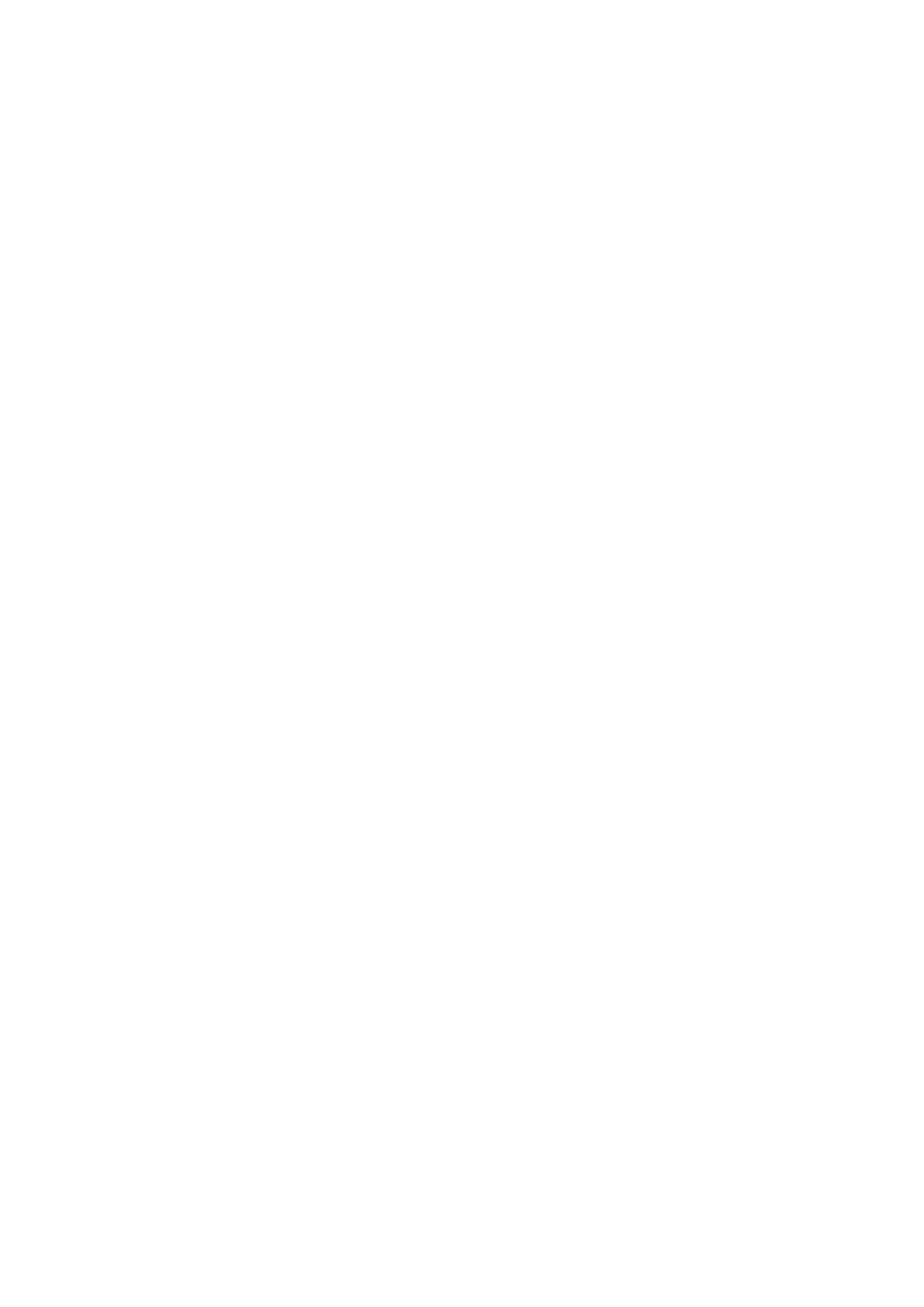## ZXHN F668 Product Description

| <b>Version</b> | Date       | <b>Author</b> | <b>Reviewer</b>                         | <b>Notes</b>                |
|----------------|------------|---------------|-----------------------------------------|-----------------------------|
| V1.0           | 2012/6/28  | Wei Yugian    | Chen Wei                                | Not open to the third party |
| V1.1           | 2012/8/15  | Wei Yugian    | Ying,<br>Shi<br>Meng<br>Qing, Yuan Ning | Not open to the third party |
| V1.2           | 2012/11/12 | Wei Yugian    | Shi<br>Ying,<br>Meng<br>Qing, Yuan Ning | Not open to the third party |
| V1.3           | 2013/1/11  | Wang Lei      | Shi<br>Ying,<br>Meng<br>Qing, Yuan Ning | Not open to the third party |

© 2015 ZTE Corporation. All rights reserved.

ZTE CONFIDENTIAL: This document contains proprietary information of ZTE and is not to be disclosed or used without the prior written permission of ZTE.

Due to update and improvement of ZTE products and technologies, information in this document is subjected to change without notice.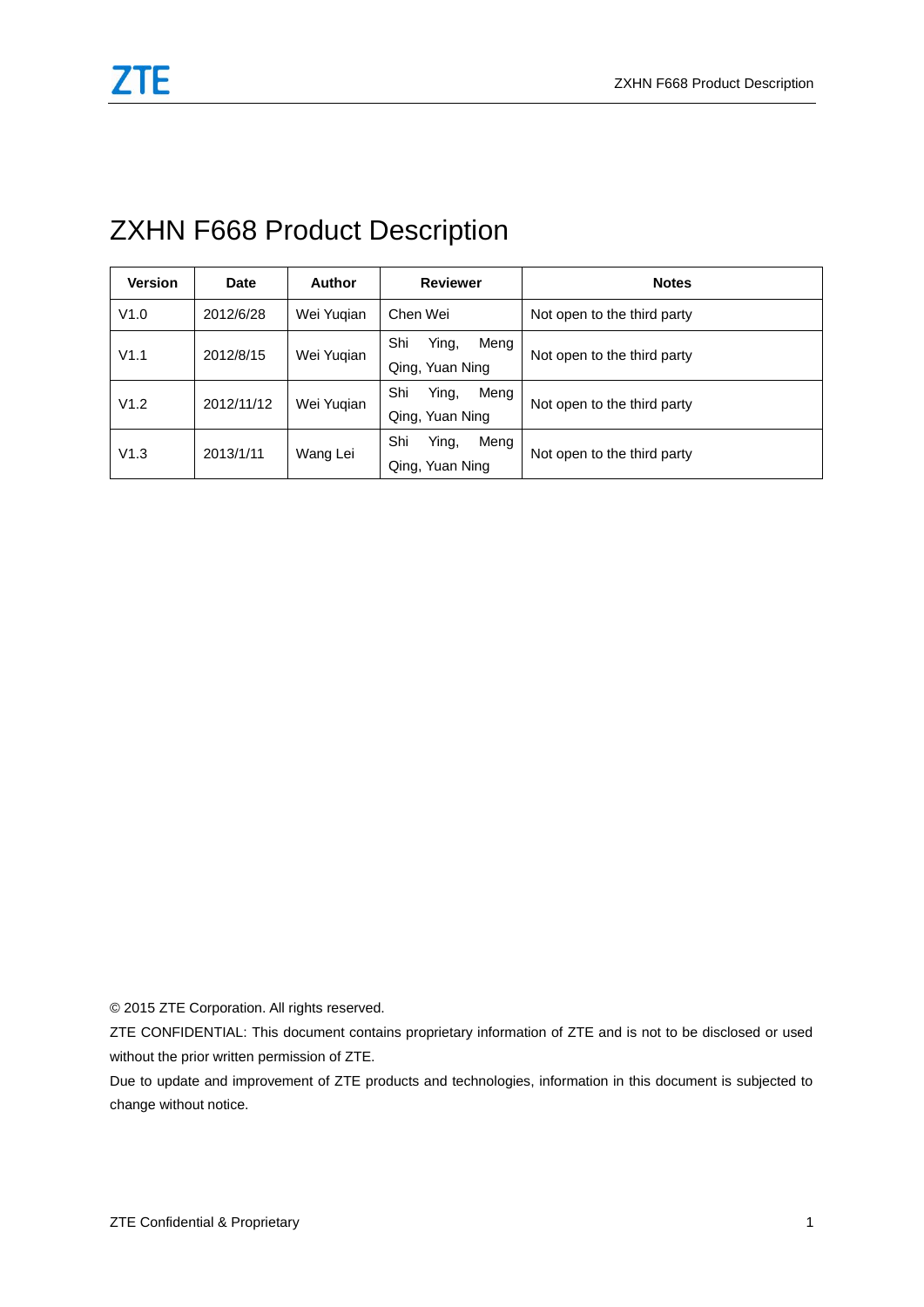# TABLE OF CONTENTS

| $\mathbf{1}$ |  |
|--------------|--|
| 1.1          |  |
| 1.2          |  |
| $\mathbf{2}$ |  |
| 2.1          |  |
| 2.2          |  |
| 2.3          |  |
| 2.4          |  |
| 2.5          |  |
| 2.6          |  |
| 3            |  |
| 3.1          |  |
| 3.2          |  |
| 3.3          |  |
| 4            |  |
| 4.1          |  |
| 4.1.1        |  |
| 4.1.2        |  |
| 4.1.3        |  |
| 4.1.4        |  |
| 4.1.5        |  |
| 4.2          |  |
| 4.3          |  |
| 4.4          |  |
| 4.5          |  |
| 4.6          |  |
| 4.6.1        |  |
| 4.6.2        |  |
| 4.7          |  |
| 4.8          |  |
| 4.9          |  |
| 4.10         |  |
| 4.11         |  |
| 4.12         |  |
| 4.12.1       |  |
| 4.12.2       |  |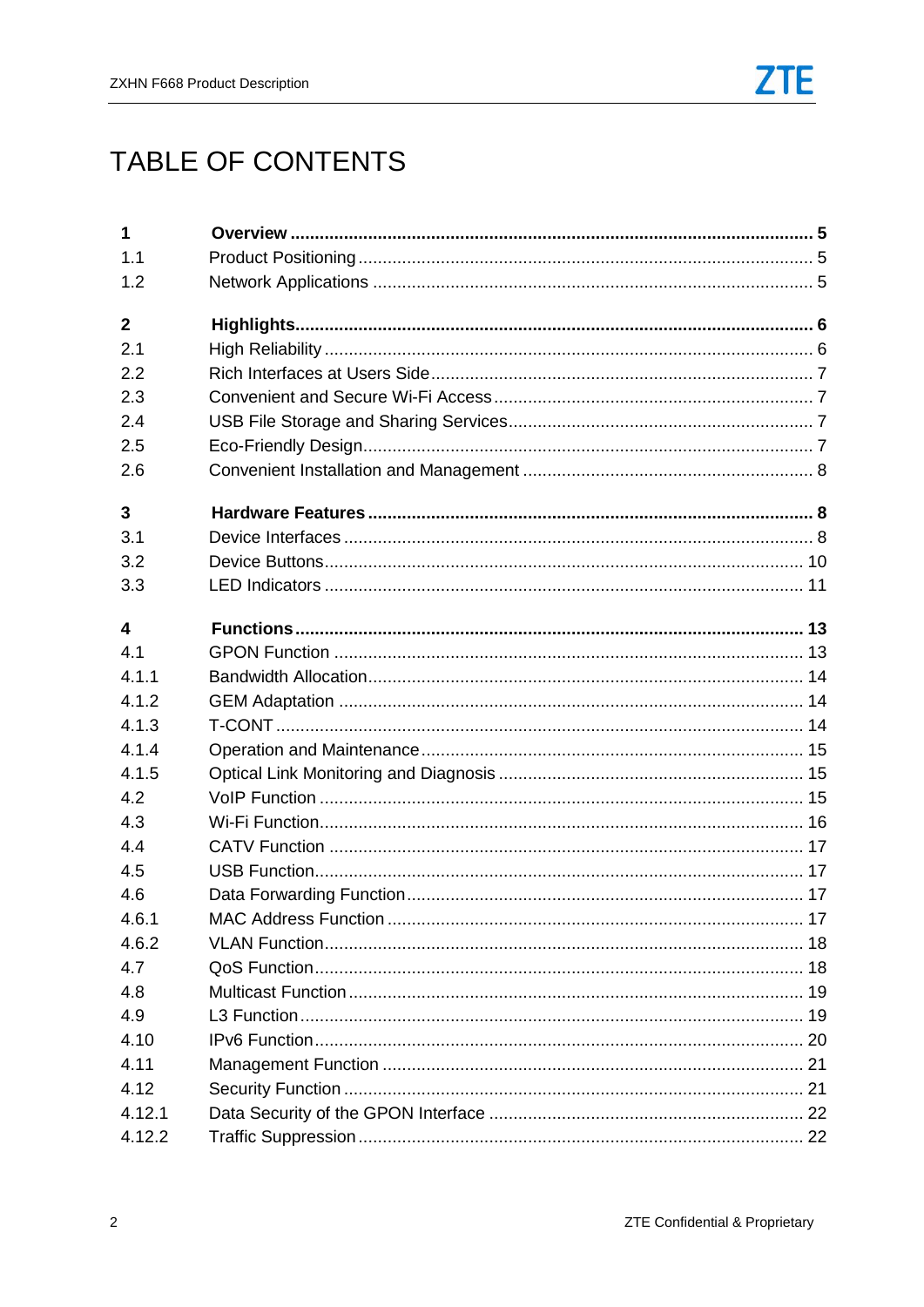| 4.13           |  |
|----------------|--|
| 4.14           |  |
| 4.14.1         |  |
| $5\phantom{1}$ |  |
| 5.1            |  |
| 5.2            |  |
| 5.3            |  |
| 6              |  |
|                |  |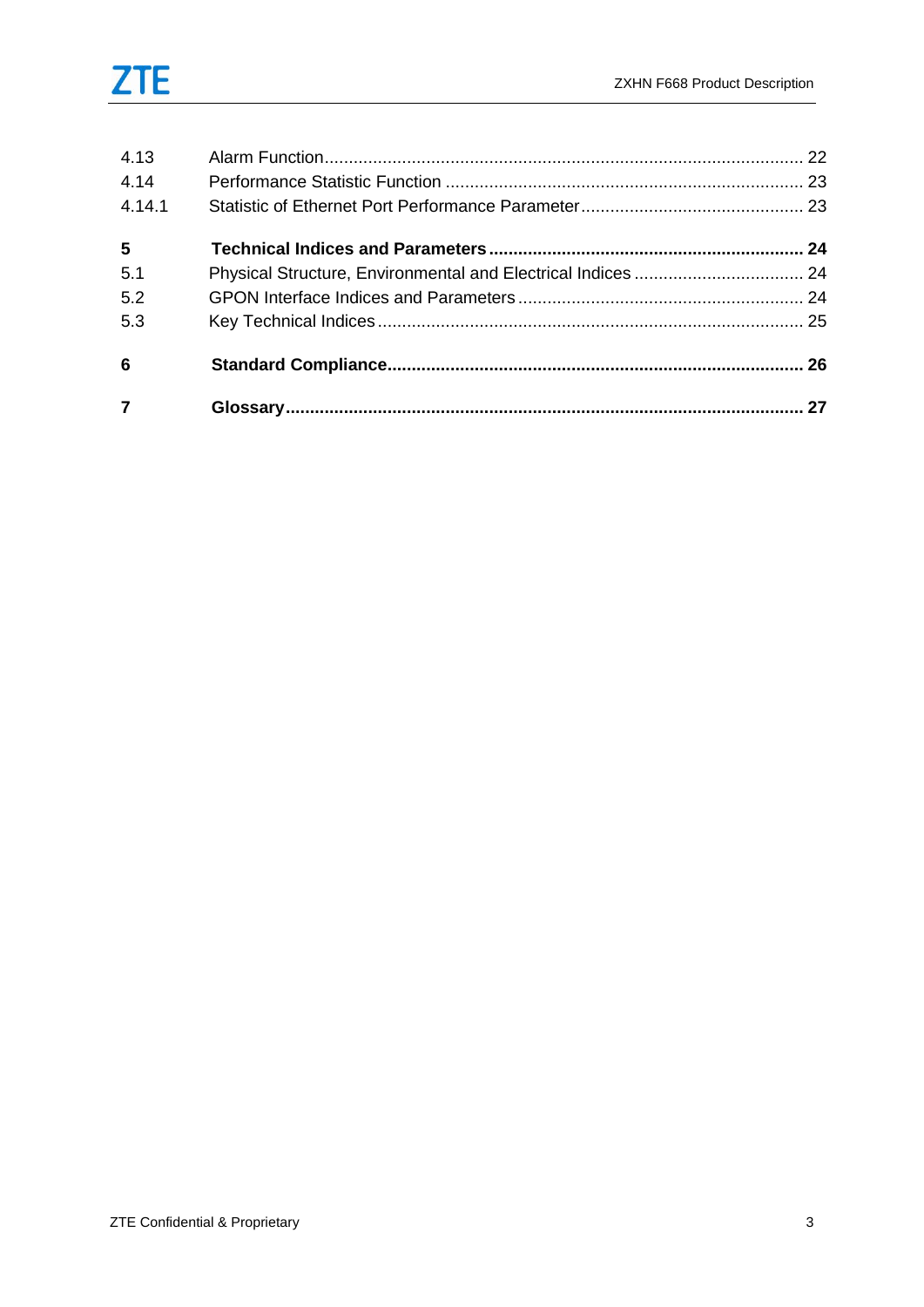# FIGURES

# TABLES

| Table 5-1 Specifications and Environmental Indices of the ZXHN F66824 |  |
|-----------------------------------------------------------------------|--|
|                                                                       |  |
|                                                                       |  |
|                                                                       |  |
|                                                                       |  |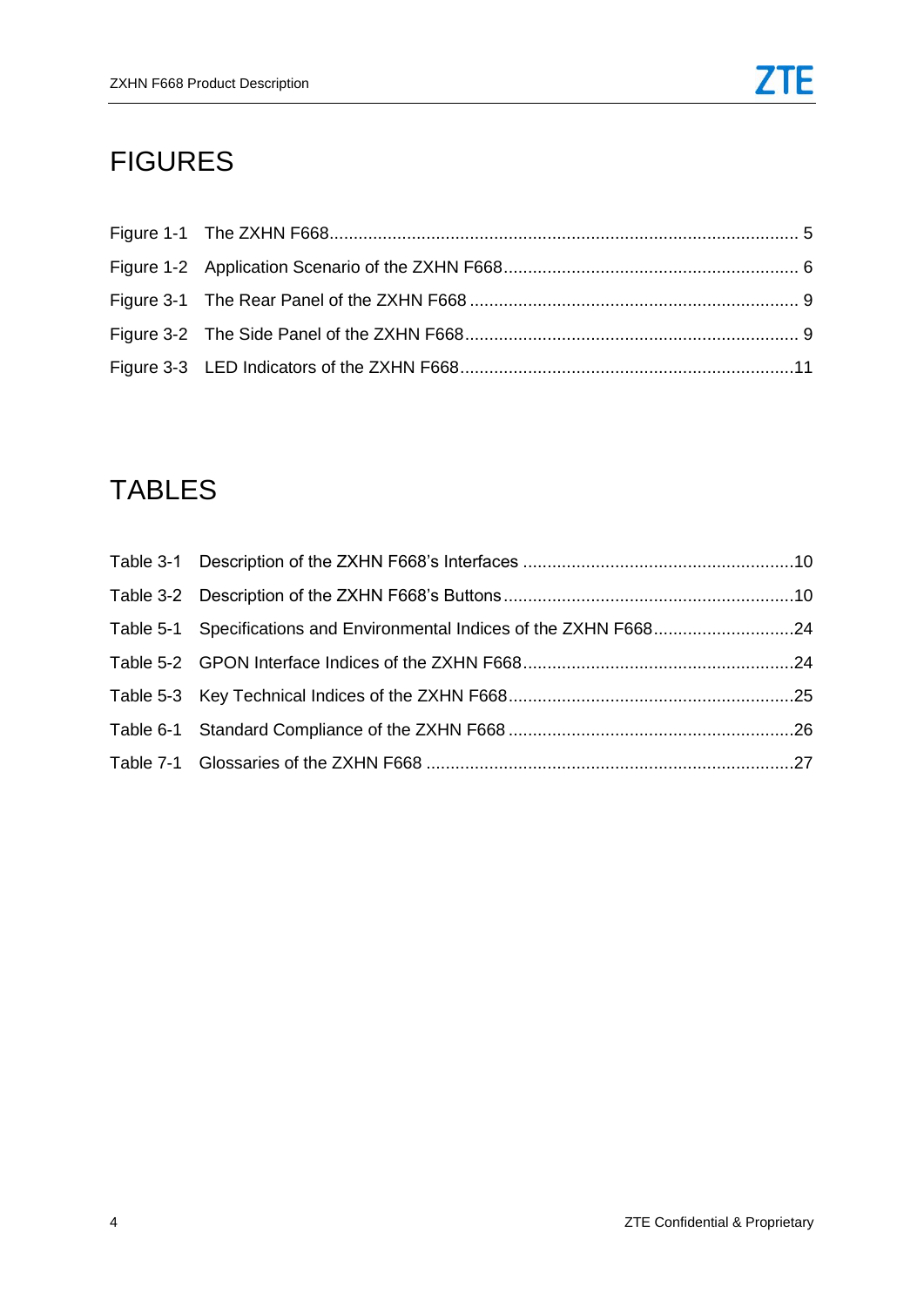# <span id="page-6-1"></span><span id="page-6-0"></span>**1 Overview**

#### **1.1 Product Positioning**

The ZXHN F668, a GPON optical network terminal (ONT) for home users, is designed for the fiber to the home (FTTH) scenarios, supports desktop mounting, wall mounting and network cabinet mounting. The ZXHN F668 complies with the ITU-T G.984 standard, provides 2.488 Gbps downlink and 1.244 Gbps uplink at network side, and provides four GE ports, two POTS ports, one 802.11b/g/n(2\*2 @2.4G Hz) Wi-Fi interface, one USB interface, and one RF interface at user side. Home users can easily access voice services, video services, CATV service and many other kinds of high-speed broadband services by the ZXHN F668's rich interfaces.



<span id="page-6-3"></span>Figure 1-1 The ZXHN F668

#### <span id="page-6-2"></span>**1.2 Network Applications**

As a GPON ONT designed for the FTTH scenarios, the ZXHN F668 provides four 10/100/1000M network interfaces, two POTS interfaces, one 802.11b/g/n(2\*2 @2.4G Hz) Wi-Fi interface, one USB interface , and one RF interface for home users. See Figure 1-2 for the application scenario of the ZXHN F668: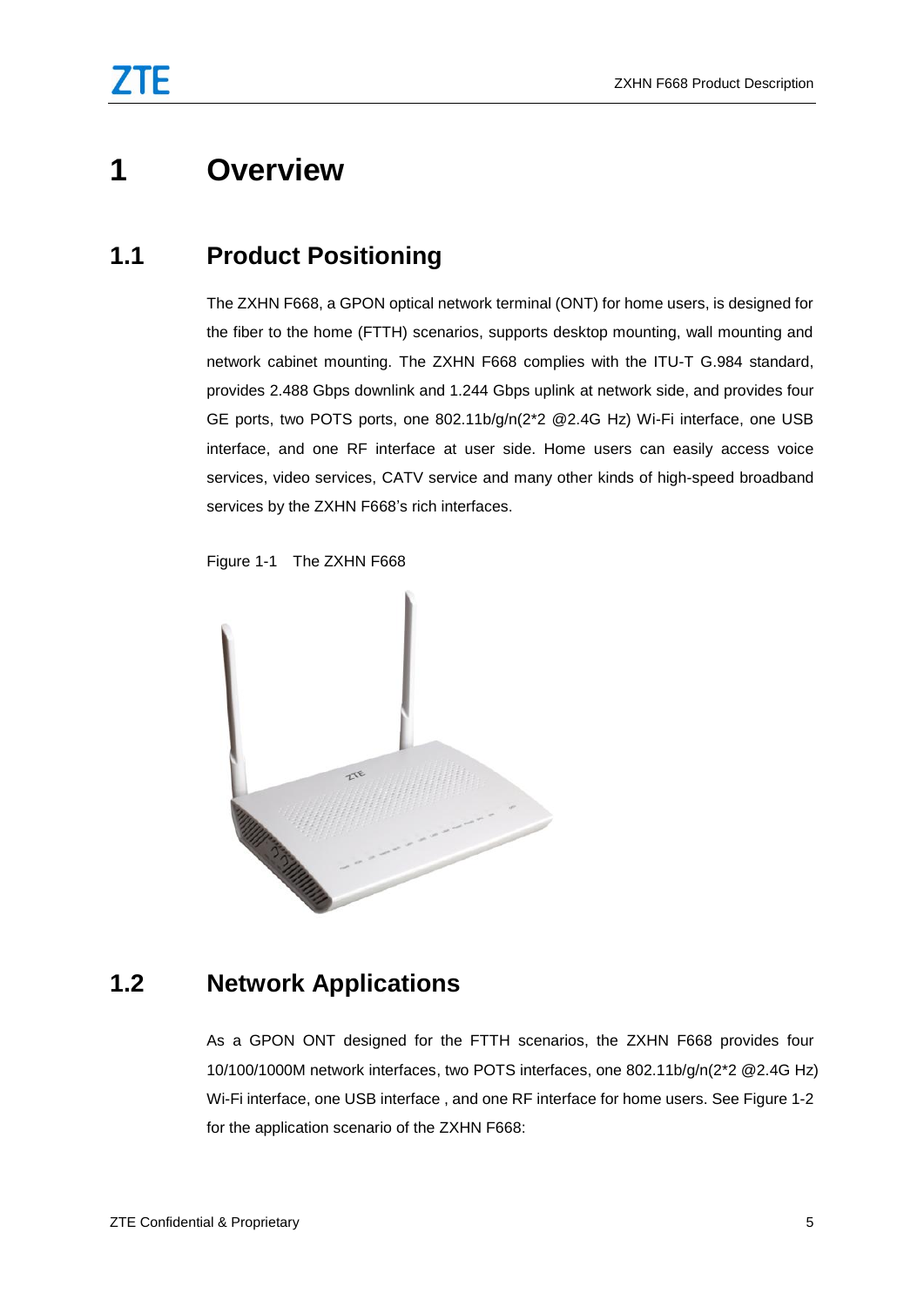<span id="page-7-2"></span>

#### Figure 1-2 Application Scenario of the ZXHN F668

# <span id="page-7-1"></span><span id="page-7-0"></span>**2 Highlights**

#### **2.1 High Reliability**

- The full-service access capability featuring high bandwidth, high performance, high reliability, and easy operation, administration and maintenance (OAM) meets the continuously changing requirements of the customer, protects the legacy investment, and enhances the value of the operator's network.
- The highly reliable heat dissipation design guarantees its stable operation.
- The dual software version design ensures uninterrupted services during software downloading or upgrading, thereby enhancing software reliability.
- The highly reliable lightning protection design provides lightning and surge protection of 4kV for the adapter, 1.5kV for the POTS interfaces, and 1.5kV for the Ethernet ports.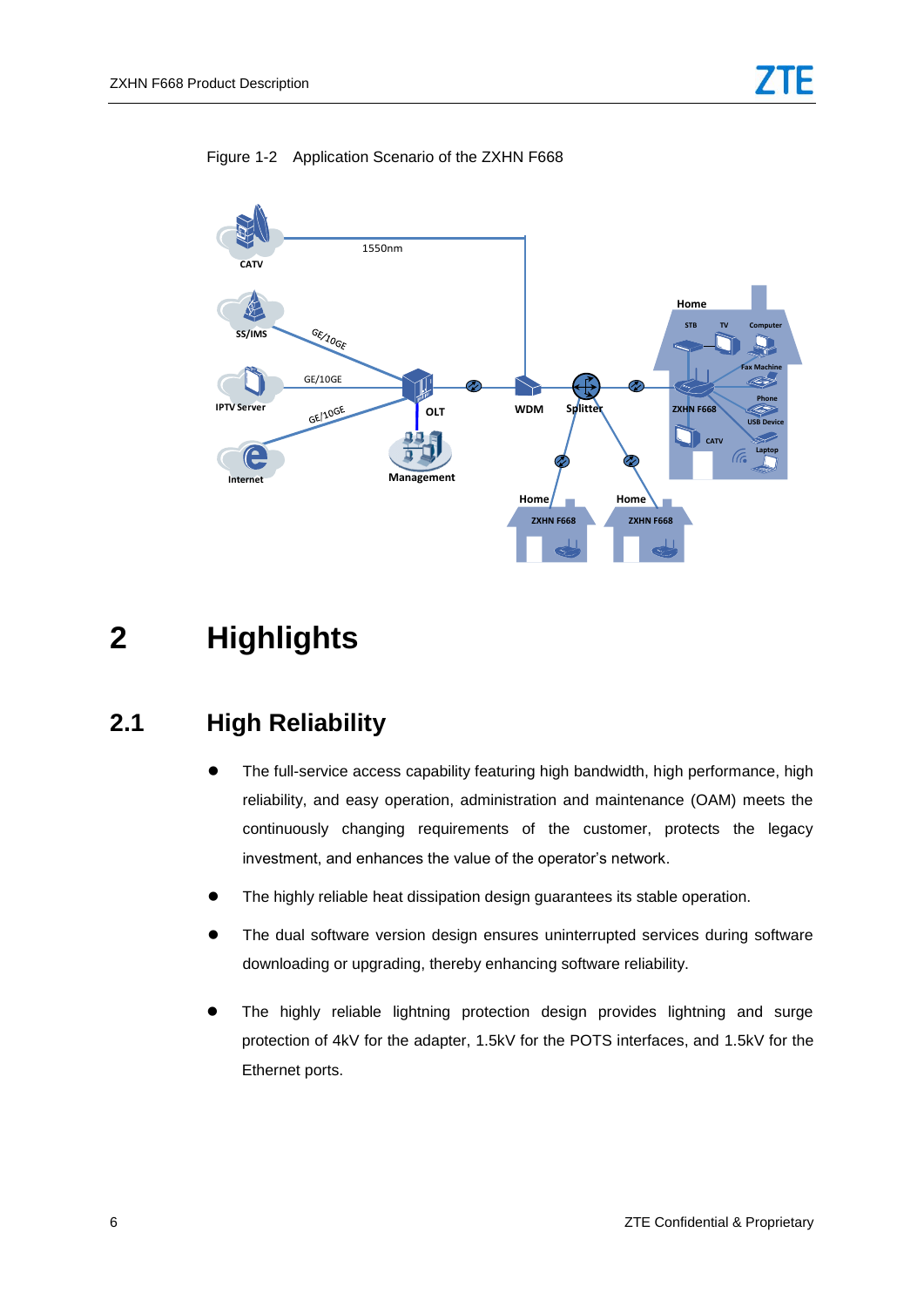#### <span id="page-8-0"></span>**2.2 Rich Interfaces at Users Side**

- Provides four GE ports, two POTS ports, one 802.11b/g/n(2\*2 @2.4G Hz) Wi-Fi interface, one USB interface, and one RF interface at user side to meet the needs of multiple terminal equipment access
- Users can access the PC, IPTV STB, Tablet PC, Smart Phone, phone, fax and other terminal equipment based on personal preferences, to fully enjoy all kinds of Internet services

#### <span id="page-8-1"></span>**2.3 Convenient and Secure Wi-Fi Access**

- Users can build a convenient and secure wireless LAN, and access the Internet flexibly and reliably
- Complies with the IEEE802.11b/g/n(2\*2 @2.4GHz) standard, provides high-speed Wi-Fi access function
- Supports shared key authentication, WEP authentication, WPA-PSK, WPA2-PSK, and both mixed-mode security authentication, and ensure safe and reliable home Wi-Fi access

### <span id="page-8-2"></span>**2.4 USB File Storage and Sharing Services**

- Sharing photos, music, video and other documents though the USB Interface, which can connect to a USB storage device. Family members can free share by this function.
- USB Host interface, in line with the 2.0 specification
- Supports the FAT, FAT32, NTFS partition format and most of the storage devices on the market

### <span id="page-8-3"></span>**2.5 Eco-Friendly Design**

 Automatically switches to energy-saving mode according to traffic status and busy/idle status of the port.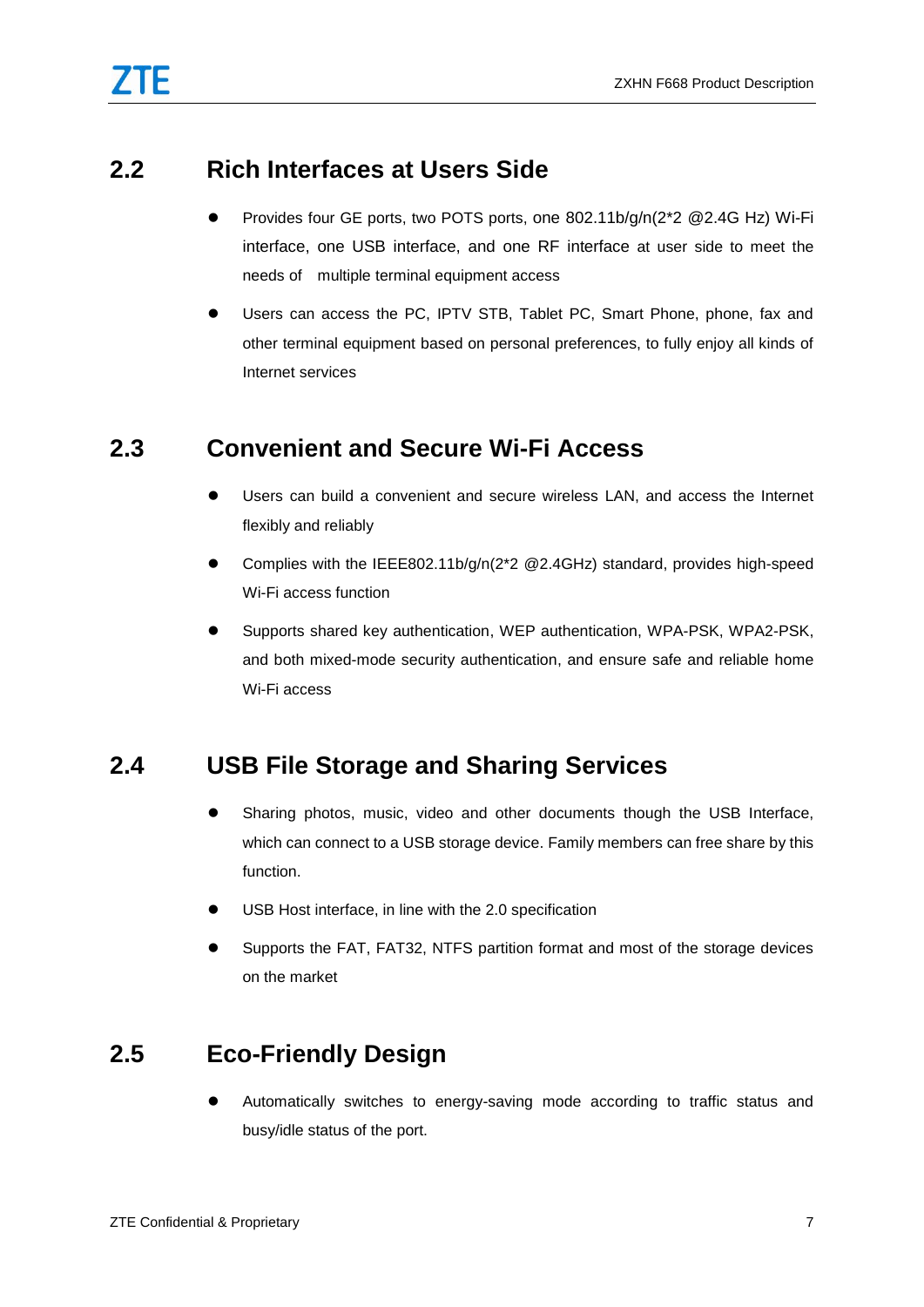Complies with RoHS and WEEE standards.

#### <span id="page-9-0"></span>**2.6 Convenient Installation and Management**

- Flexible installation mode: on the desktop, on the wall, or in the information box
- Remote batch upgrade, fault analysis, port loopback, link detection via the OMCI
- Software upgrading and management via the EMS/OLT
- Software upgrading and management via TR-069
- **•** Local WEB management
- Off-link & batch configuration

## <span id="page-9-2"></span><span id="page-9-1"></span>**3 Hardware Features**

#### **3.1 Device Interfaces**

The ZXHN F668's device interfaces as shown in Figure 3-1 and Figure 3-2 include one optical interface at network side, four 10/100/1000M Ethernet interfaces, two POTS interfaces at user side, one USB interface, one RF interface, and one Power interface.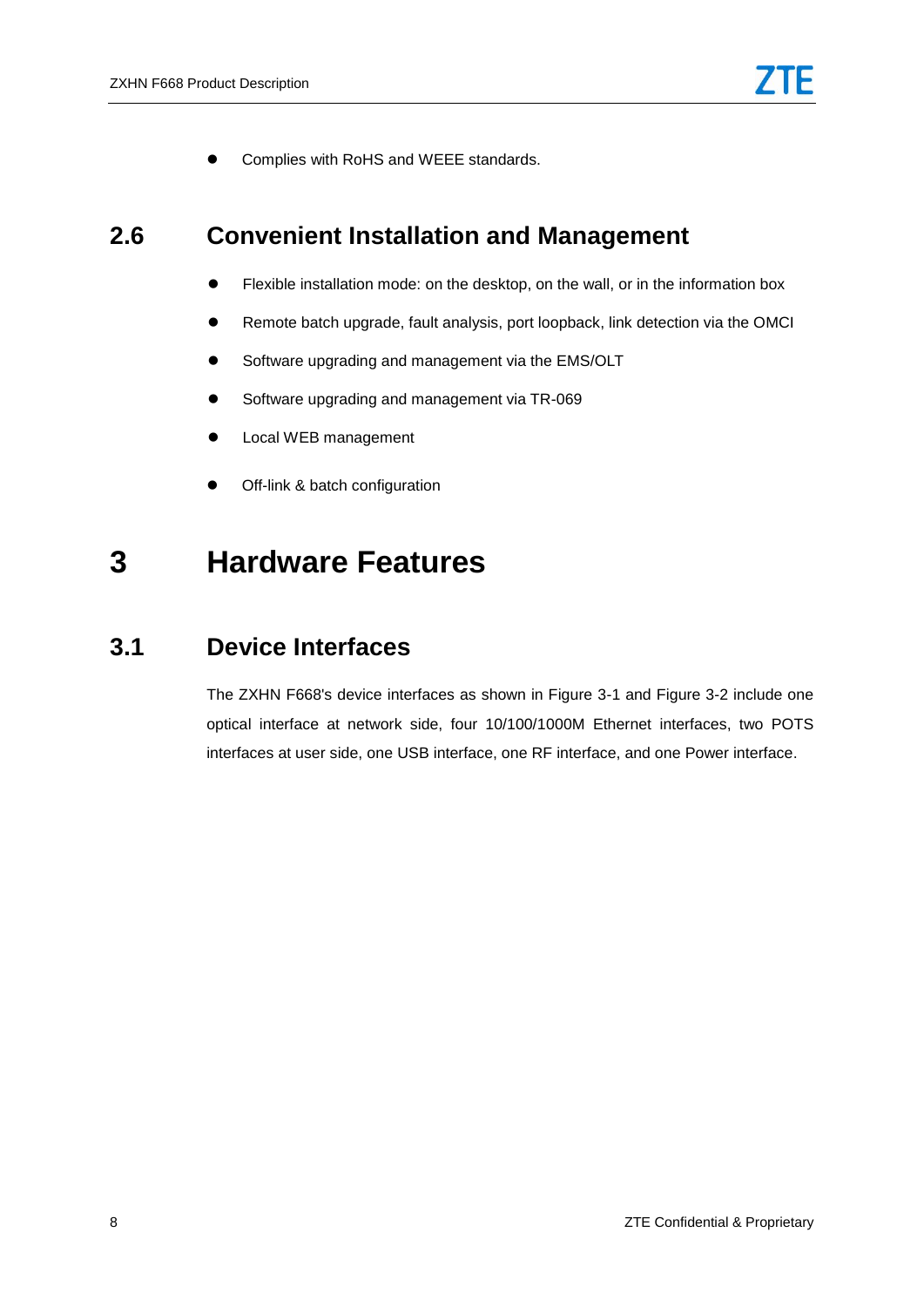<span id="page-10-0"></span>

Figure 3-1 The Rear Panel of the ZXHN F668



Figure 3-2 The Side Panel of the ZXHN F668

<span id="page-10-1"></span>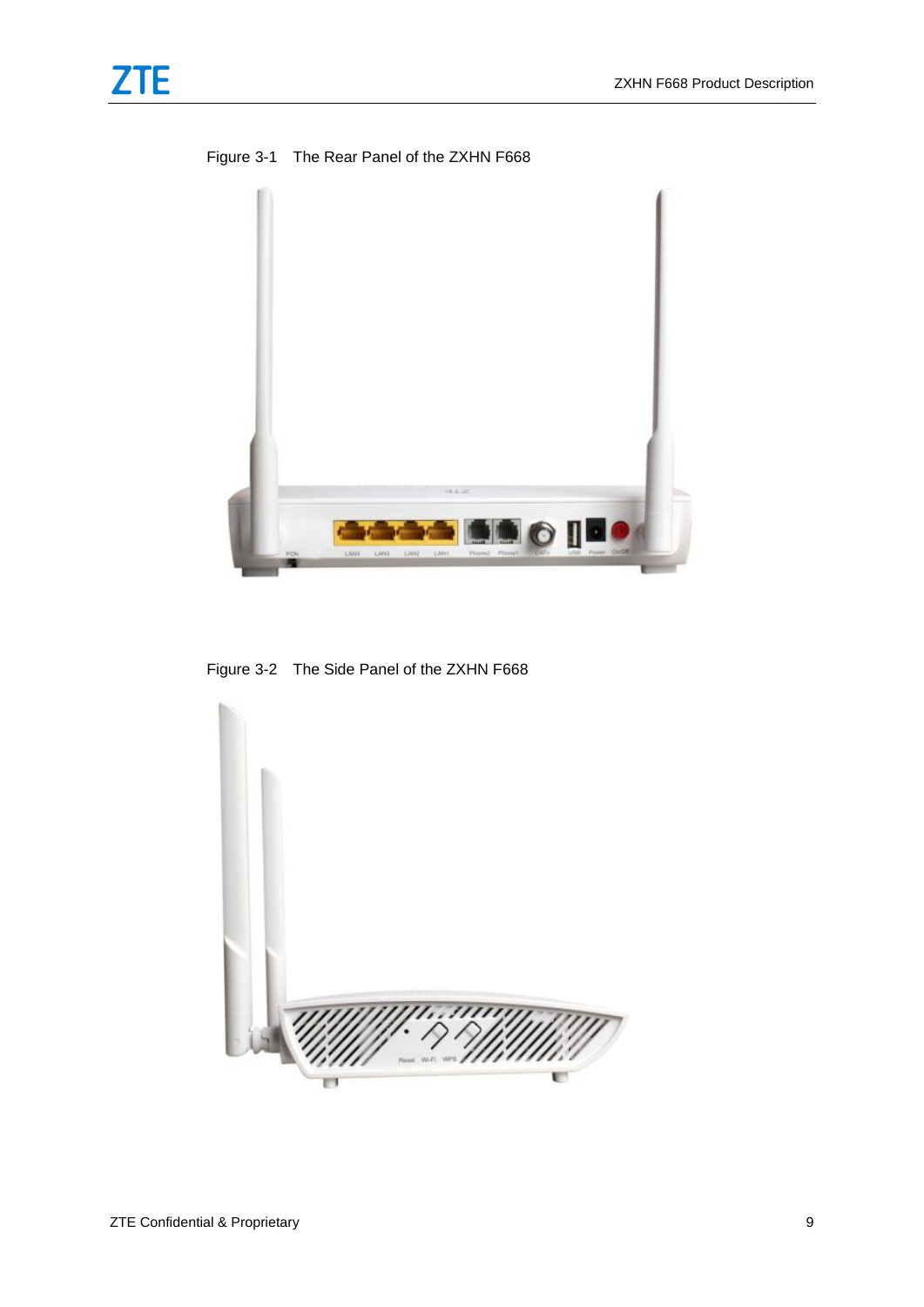| Device Interface | <b>Description</b>                                                         |
|------------------|----------------------------------------------------------------------------|
| <b>PON</b>       | SC/APC interface for fiber connection.                                     |
|                  | Fully compliant to ITU-T G.984.x GPON standards                            |
| <b>POTS</b>      | Supports two POTS interfaces with RJ-11 connector                          |
| LAN              | Supports four 10/100/1000Base-T Ethernet interface<br>with RJ-45 connector |
|                  | Supports half /Full Duplex and flow control, auto                          |
|                  | negotiation or manual configuration                                        |
|                  | Supports MDI/MDIX auto-sensing                                             |
| <b>POWER</b>     | 12V Power Input Interface                                                  |
|                  | +12V DC (via external AC/DC adapter: 90 - 240V,                            |
|                  | 50/60Hz AC input, 12V DC output)                                           |
| <b>USB</b>       | Support USB host interface, 2.0 standard                                   |
| <b>CATV</b>      | supports one analog RF interface                                           |

<span id="page-11-1"></span>

|  | Table 3-1 Description of the ZXHN F668's Interfaces |  |
|--|-----------------------------------------------------|--|
|  |                                                     |  |

#### <span id="page-11-2"></span><span id="page-11-0"></span>**3.2 Device Buttons**

The ZXHN F668's device Buttons as shown in Figure 3-1 and Figure 3-2 includes one reset button and one power button.

| <b>Device Button</b> | <b>Description</b>                                                                                                                                                                                                                                                          |
|----------------------|-----------------------------------------------------------------------------------------------------------------------------------------------------------------------------------------------------------------------------------------------------------------------------|
| <b>RESET</b>         | When the device is powered on, press the button for 1<br>second to restart the device. The user setting<br>information is not lost.<br>When the device is powered on, press the button for<br>more than 5 seconds to restore the device to the<br>factory default settings. |
| ON/OFF               | Power on/off<br>Press the button (ON), the device is turned on<br>Press the button again (OFF), the button pops, and<br>the device is turned off                                                                                                                            |
| WI AN                | Wi-Fi on/off                                                                                                                                                                                                                                                                |

Table 3-2 Description of the ZXHN F668's Buttons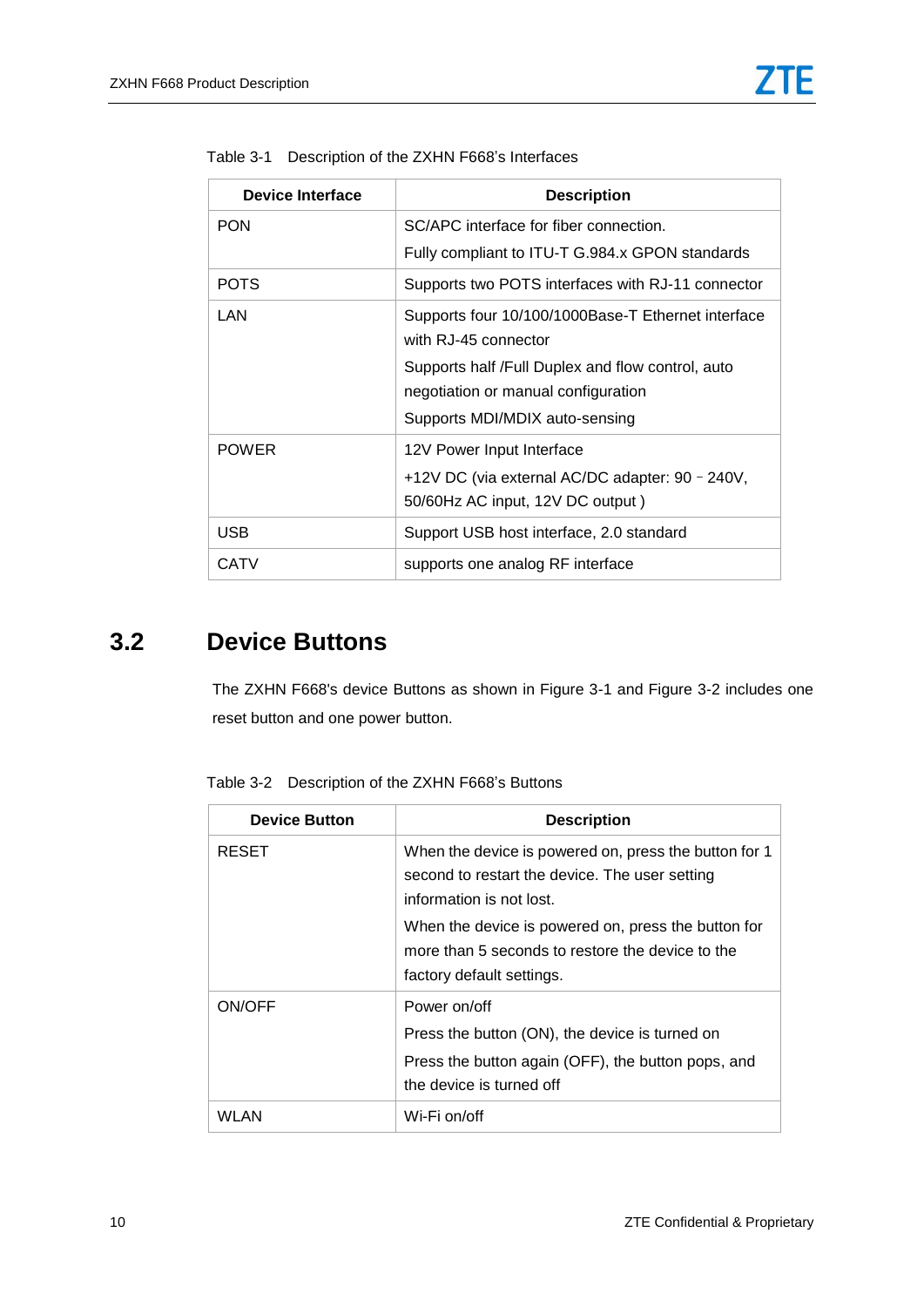| <b>Device Button</b> | <b>Description</b>  |
|----------------------|---------------------|
| <b>WPS</b>           | Start WPS processes |

### <span id="page-12-1"></span><span id="page-12-0"></span>**3.3 LED Indicators**

Figure 3-3 LED Indicators of the ZXHN F668

PON LOS Internet Wi-Fi LAN1 LAN2 LAN3 LAN4 Phone1 Phone2 WPS USB CATV

| Table 3-3 Description of the ZXHN F668's LED Indicators |  |  |
|---------------------------------------------------------|--|--|
|                                                         |  |  |

| <b>Definition</b>                      | Color | <b>LED</b><br><b>Indicator</b> | <b>LED Indicator</b>                                                                                                                                                                                                                      |
|----------------------------------------|-------|--------------------------------|-------------------------------------------------------------------------------------------------------------------------------------------------------------------------------------------------------------------------------------------|
| Power supply status Green<br>indicator |       | <b>POWER</b>                   | OFF: The ZXHN F668 is not<br>powered on.<br>Constantly ON: The ZXHN F668 is<br>powered on.                                                                                                                                                |
| <b>PON status</b><br>indicator         | Green | <b>PON</b>                     | OFF: The ZXHN F668 has not<br>started the registration process.<br>Constantly ON: The ZXHN F668 has<br>completed the registration process.<br>Flashing: The ZXHN F668 is<br>registering.                                                  |
| Optical signal status Red<br>indicator |       | <b>LOS</b>                     | OFF: The receiving optical power is<br>normal.<br>Constantly ON: The optical module<br>of the PON interface is powered off.<br>Flashing: The receiving optical<br>power is lower than the receive<br>sensitivity of the optical receiver. |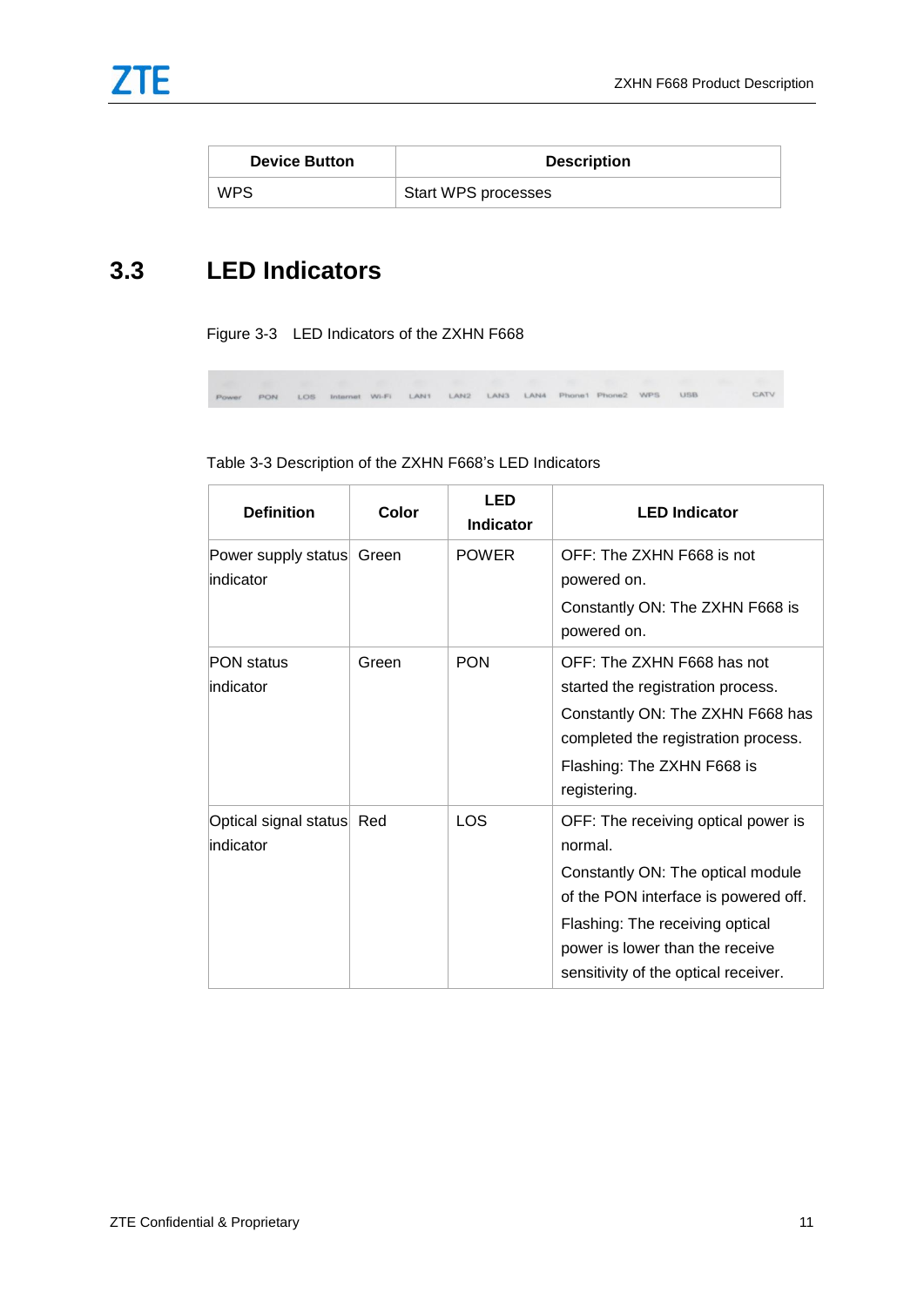| <b>Definition</b>                         | Color | <b>LED</b><br><b>Indicator</b>                                   | <b>LED Indicator</b>                                                                                                                                                                                                                                                                                       |
|-------------------------------------------|-------|------------------------------------------------------------------|------------------------------------------------------------------------------------------------------------------------------------------------------------------------------------------------------------------------------------------------------------------------------------------------------------|
| Internet access LED Green<br>indicator    |       | Internet                                                         | Constantly ON: The ZXHN F668 has<br>connected to the Internet (the correct<br>IP address has been obtained and<br>the bridge link is normal).<br>OFF: The ZXHN F668 is not<br>powered on but has no Ethernet<br>connection.<br>Flashing: The ZXHN F668 is<br>receiving or sending data.                    |
| <b>WLAN</b> interface<br>status indicator | Green | Wi-Fi                                                            | OFF: The ZXHN F668 is not<br>powered on or the WLAN interface is<br>forbidden.<br>Constantly ON: The WLAN interface<br>has been started.<br>Flashing: There is data transmission<br>via the WLAN interface.                                                                                                |
| Ethernet interface<br>status indicator    | Green | LAN <sub>1</sub><br>LAN <sub>2</sub><br>LAN <sub>3</sub><br>LAN4 | OFF: The ZXHN F668 is not<br>powered on or the Ethernet interface<br>is not connected to any terminal<br>device.<br>Constantly ON: The Ethernet<br>interface is connected but no data is<br>transmitted via the Ethernet<br>interface.<br>Flashing: The data is transmitted via<br>the Ethernet interface. |
| POTS status<br>indicator                  | Green | Phone1<br>Phone2                                                 | OFF: The ZXHN F668 is not<br>powered on or unable to register on<br>the soft switch/IMS.<br>Constantly on: The ZXHN F668 has<br>registered on the soft switch/IMS but<br>no service flow is being transmitted.<br>Flashing: Data is being transmitted.                                                     |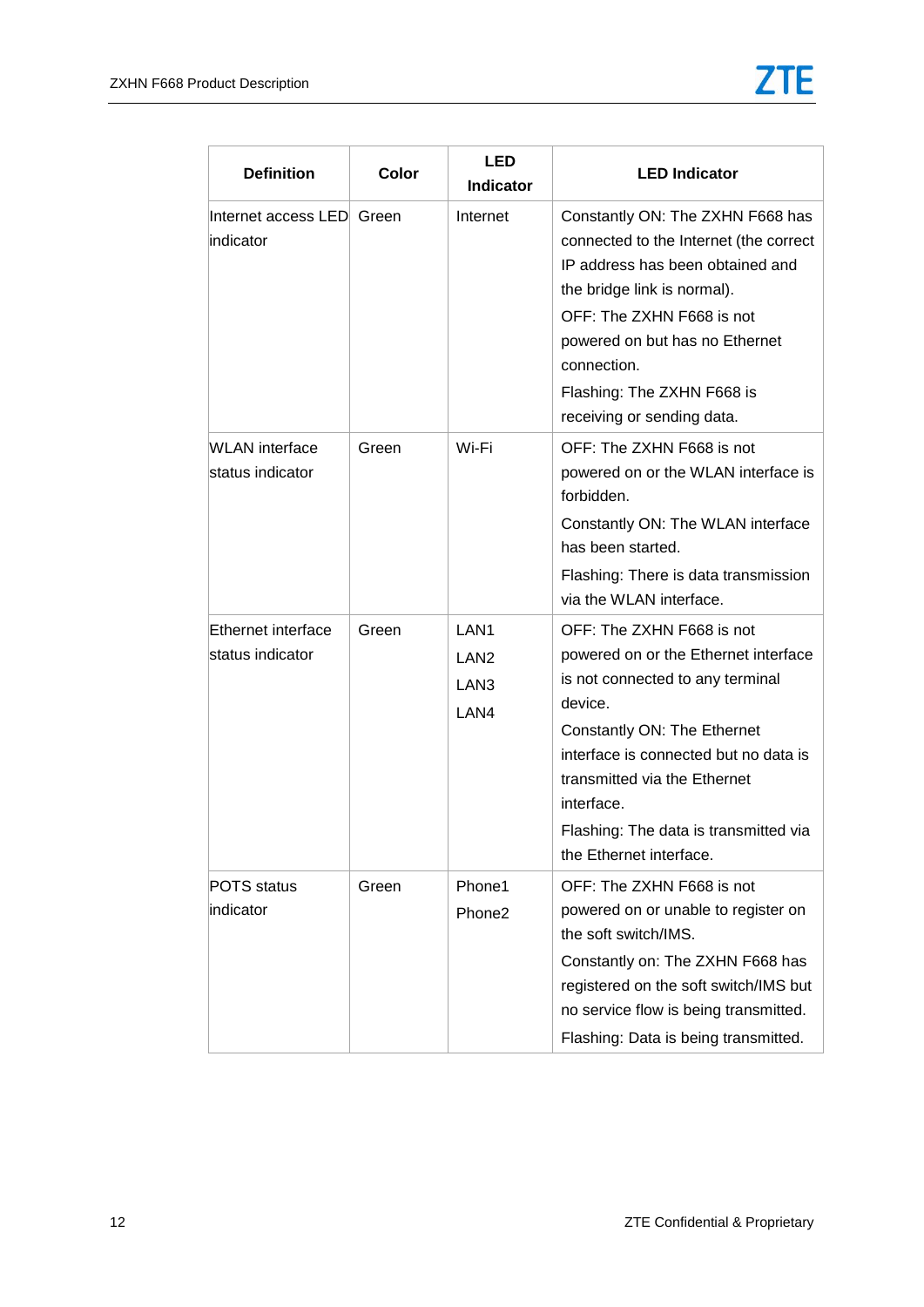| <b>Definition</b>                 | Color                          | <b>LED</b><br><b>Indicator</b> | <b>LED Indicator</b>                                                                                                                                                                                                                                                                    |
|-----------------------------------|--------------------------------|--------------------------------|-----------------------------------------------------------------------------------------------------------------------------------------------------------------------------------------------------------------------------------------------------------------------------------------|
| WPS status<br>indicator           | Green or<br>multiple<br>colors | <b>WPS</b>                     | Yellow LED flashing: The ZXHN<br>F668 is performing code matching.<br>Red LED flashing: The ZXHN F668<br>detects session overlapping.<br>Green LED constantly ON: Code<br>matching successful.                                                                                          |
| USB interface<br>status indicator | Green                          | <b>USB</b>                     | OFF: The ZXHN F668 is not<br>powered on or the USB interface is<br>not connected.<br>Constantly ON: The USB interface is<br>connected and works in Host mode,<br>but no data is transmitted via the<br>USB interface.<br>Flashing: There is data transmission<br>via the USB interface. |
| <b>RF</b> status indicator        | Green                          | <b>CATV</b>                    | OFF: The RF function is disabled.<br>Constantly ON: The RF function is<br>enabled.                                                                                                                                                                                                      |

# <span id="page-14-1"></span><span id="page-14-0"></span>**4 Functions**

### **4.1 GPON Function**

- **ITU-T G.984 compliant**
- ITU-T G.988 compliant
- Flexible mapping between GEM port and T-CONT
- **•** Priority level queuing and scheduling of the upstream traffic
- AES-128 encryption
- $\bullet$  FEC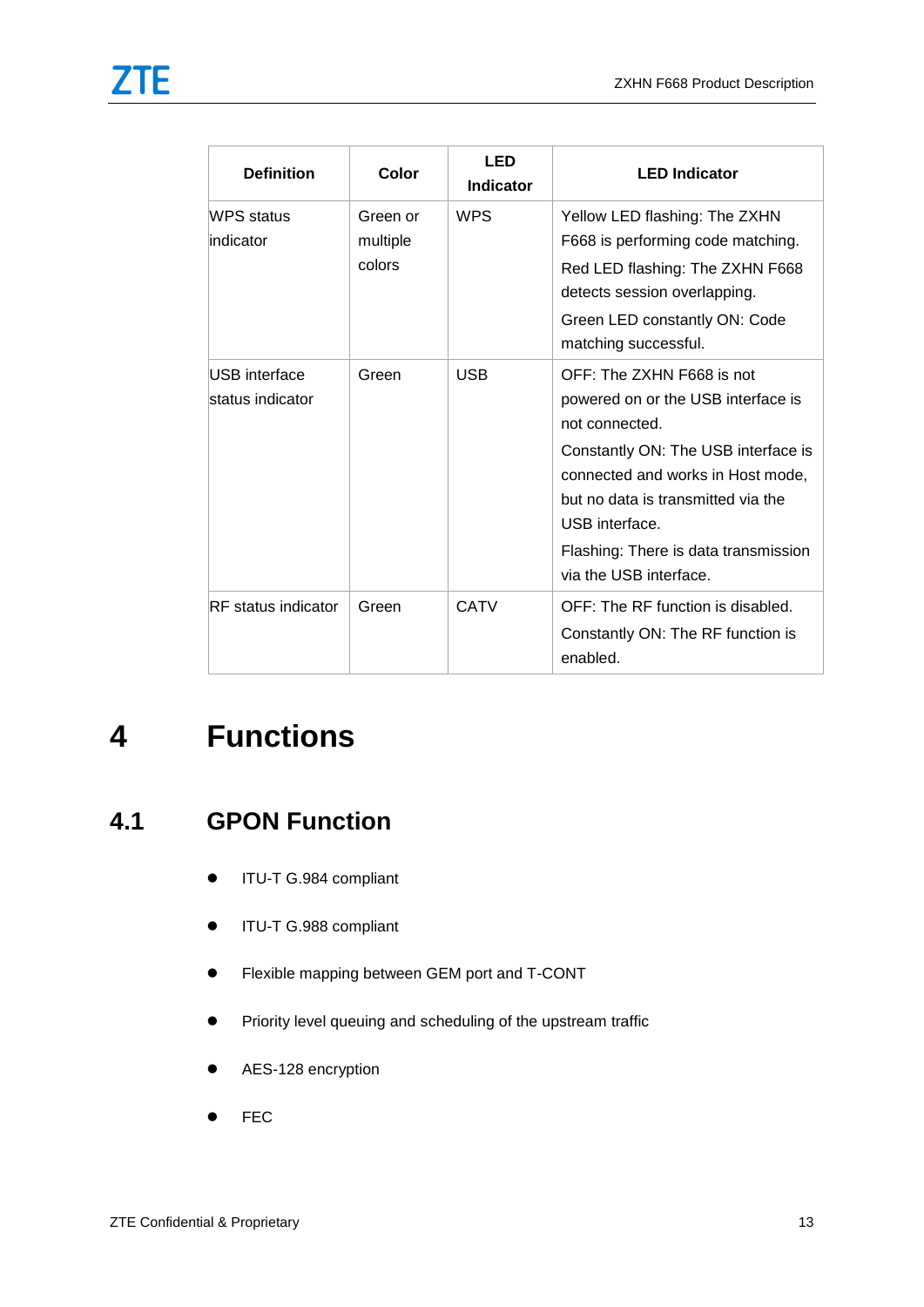- Upstream traffic classification based on VLAN ID and 802.1p
- **•** Multicast GEM port
- SN, password, and SN+password authentication
- Auto-restart and recovery in power supply failure

#### <span id="page-15-0"></span>**4.1.1 Bandwidth Allocation**

- Static bandwidth allocation
	- Adopts static bandwidth allocation mechanism in compliance with ITU-T G.983.1
- Dynamic bandwidth allocation (DBA)
	- Adopts fair DBA policy for the same CoS services during traffic congestion
	- Dynamic bandwidth status report mode complies with ITU-T G.984.3

#### <span id="page-15-1"></span>**4.1.2 GEM Adaptation**

- GEM mode
- GEM frame mapping to GTC payload
- Ethernet data frame mapping to GEM frame; Ethernet frame mapping into GEM ports based on VLAN, CoS, or VLAN+CoS

#### <span id="page-15-2"></span>**4.1.3 T-CONT**

- Five types of T-CONT
- T-CONT as the basic unit of the upstream service
- T-CONT allocation based on the user and CoS; mapping to T-CONT queue based on the CoS value or GEM port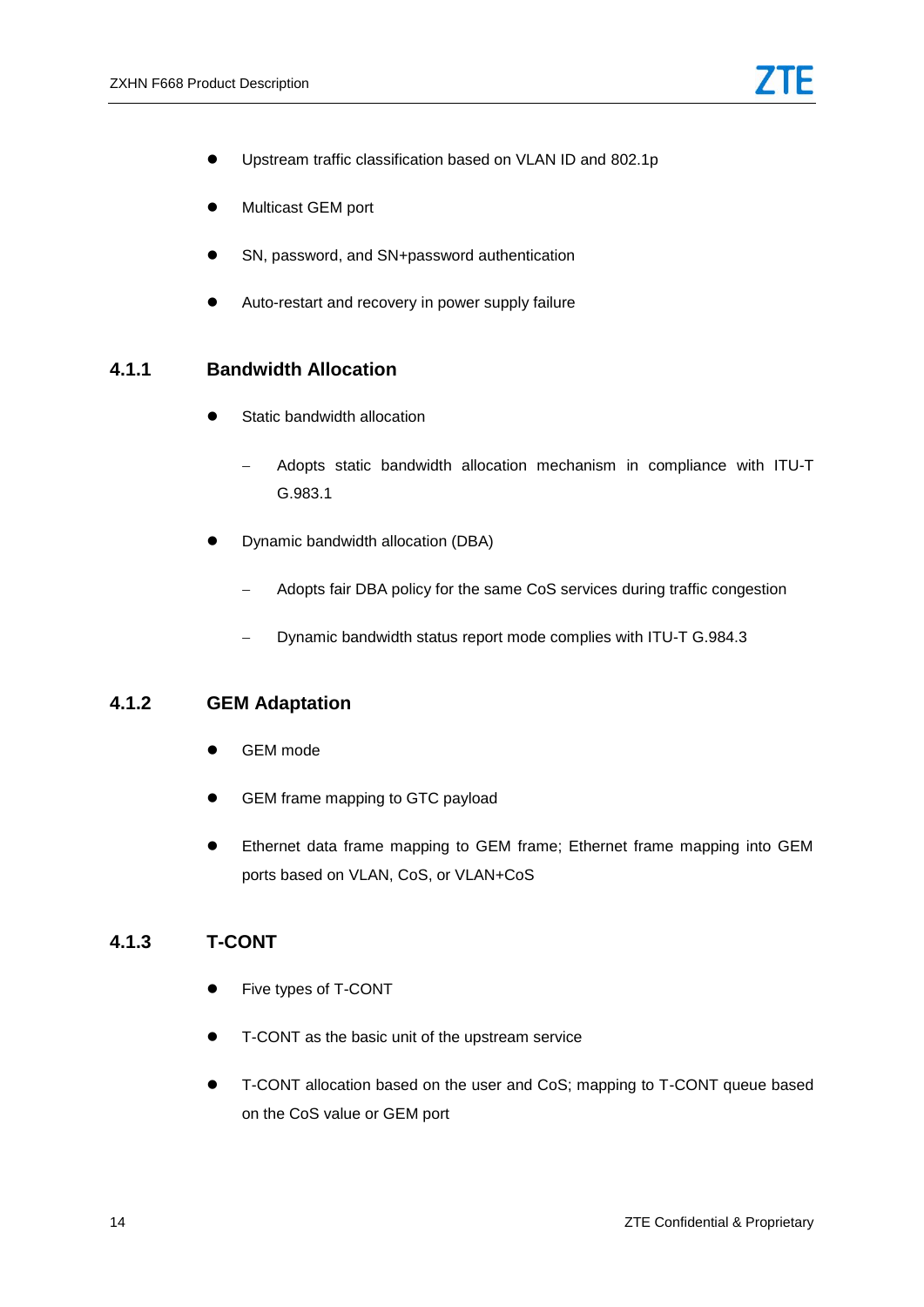T-CONT queue scheduling mode of WRR, SP, or WRR+SP

#### <span id="page-16-0"></span>**4.1.4 Operation and Maintenance**

- Physical layer operations and maintenance (PLOAM) defined in ITU-T G.984.4
- OMCI defined in ITU-T G.984.4 and OMCI extension

#### <span id="page-16-1"></span>**4.1.5 Optical Link Monitoring and Diagnosis**

- The optical module diagnostic monitoring interface monitors the parameters including operating temperature of the optical module, supply voltage, bias current, transmission power, receiving power, etc.
- ONT long-time light emitting detection and auto shutdown.
- Turn on or off the power supply of the optical transmitter under the control of the OLT.

### <span id="page-16-2"></span>**4.2 VoIP Function**

- NGN SIP and IMS SIP
- **•** DTMF, pulse number receiving
- **•** DTMF encryption algorithm (RFC2833)
- 32ms echo cancellation
- G.711 a/u law, G.729, and G.722 coding/encoding algorithm
- Voice Activity Detectors (VAD) and Comfort Noise Generation (CNG)
- T.30 fax: fax transparent transmission (uncontrolled, RTCP control, and SS control)
- T.38 fax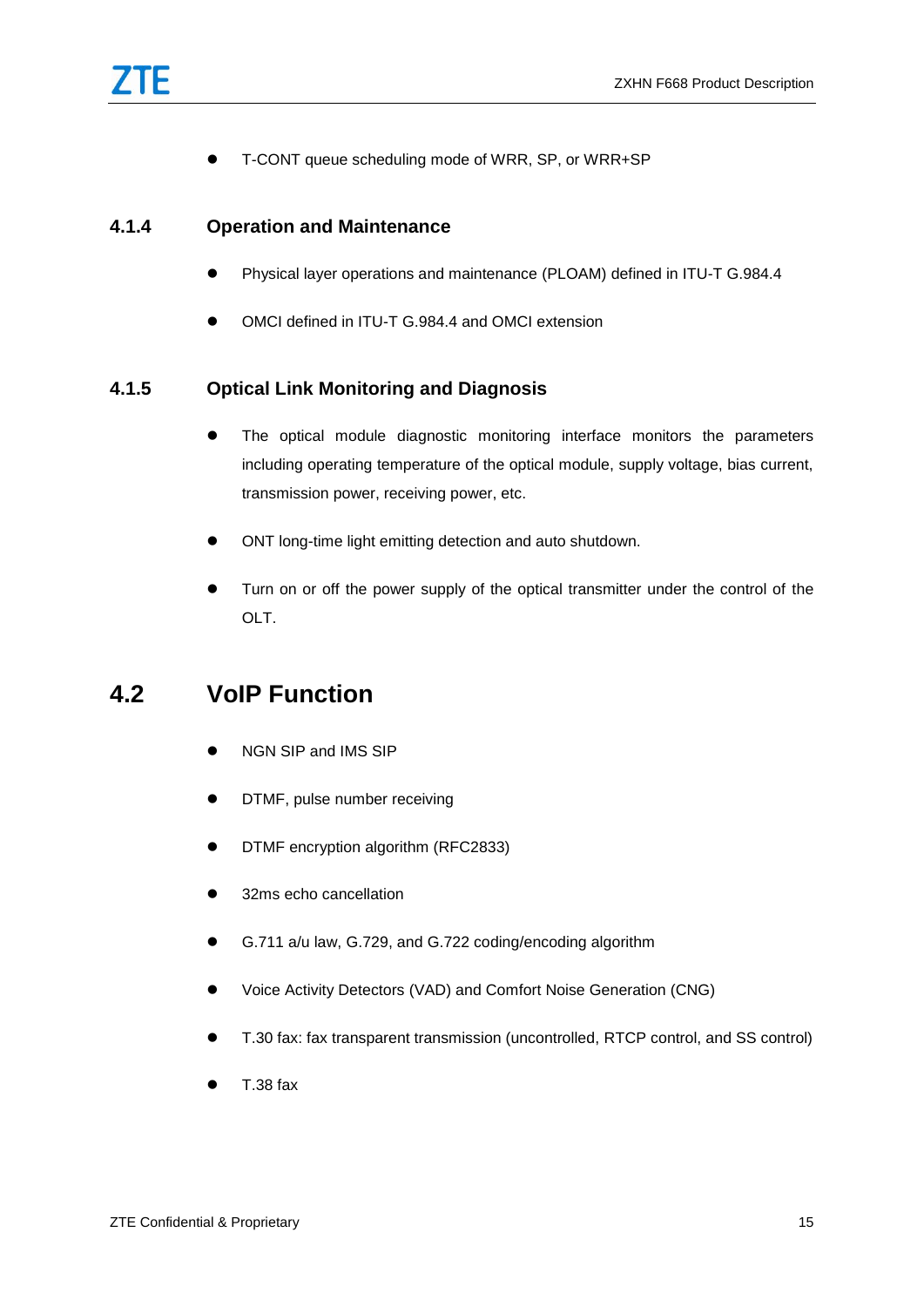Supplementary services: caller ID display, call waiting, call forwarding, call transfer, three way calling, etc

#### <span id="page-17-0"></span>**4.3 Wi-Fi Function**

The Wi-Fi function provides an easy, convenient, flexible, and low-cost method for the users to access the internet via the wireless LAN network. The Wi-Fi function complies with IEEE802.11n (2\*2) and offers a maximum link rate of 300 Mbps.

- **•** Frequency: 2.4 GHz
- IEEE802.11b, IEEE802.11g, and IEEE802.11n compliant
- Auto and manual channel selection
- Auto and manual rate control
- **•** Transmission power control
- Four SSIDs
- Maximum 32 users
- SSID broadcast enabling/disabling function
- Access control based on MAC address
- Shared key authentication and 128-bit WEP authentication
- WPA-PSK, WPA2-PSK, and WPA-PSK + WPA2-PSK security authentication
- WPS
- WMM
- Maximum transmission power of 100 mW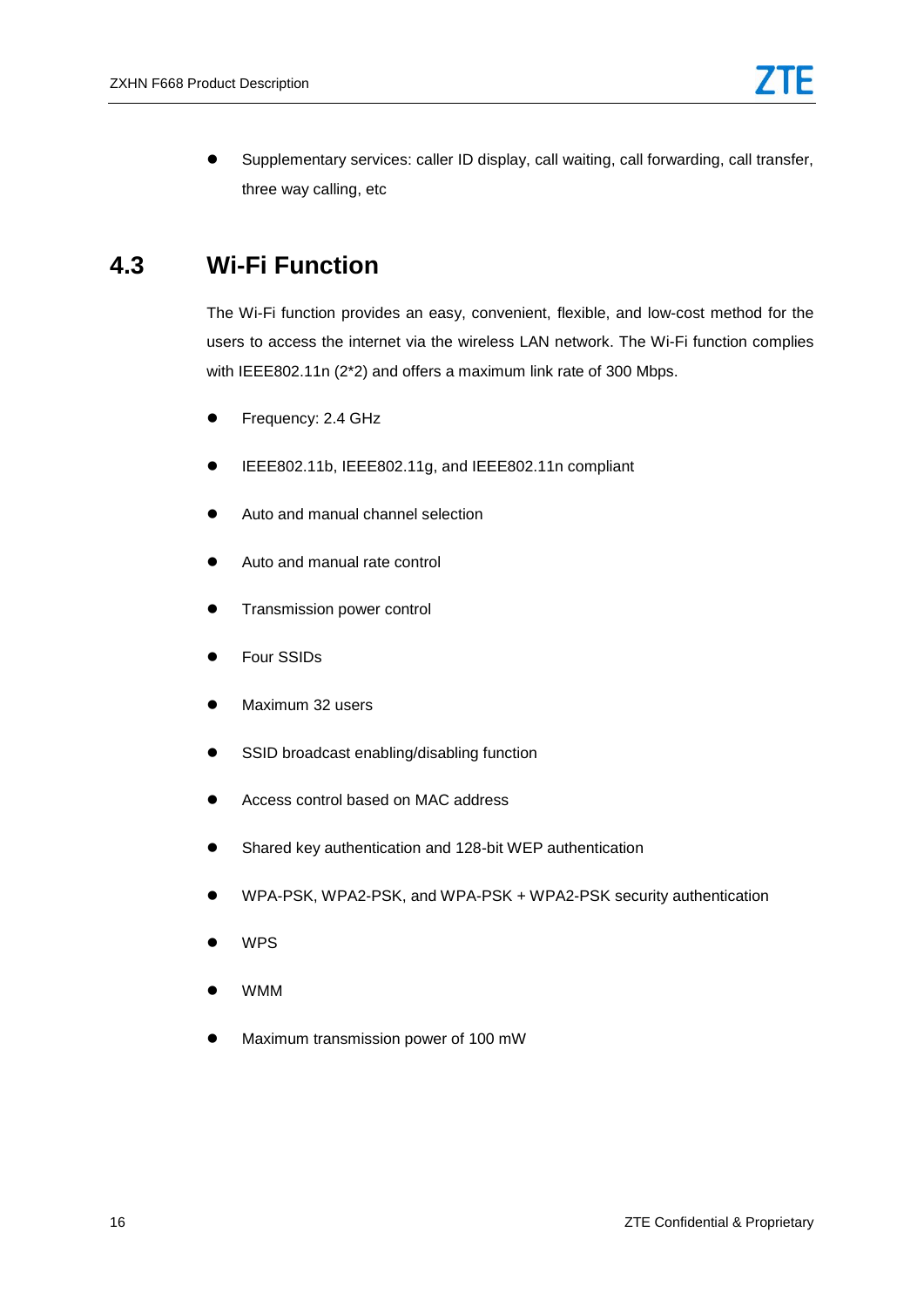### <span id="page-18-0"></span>**4.4 CATV Function**

- **Standard F-Type connector**
- Analog RF video over dedicated 1550nm wavelength
- RF output level of +17 dBmV
- RF Passband: 47 MHz-870 MHz
- Switched on/off by remote control

### <span id="page-18-1"></span>**4.5 USB Function**

- One USB host interface
- Full-speed and high-speed USB 2.0 interface
- USB file sharing, fast file backup, fast recovery.

### <span id="page-18-3"></span><span id="page-18-2"></span>**4.6 Data Forwarding Function**

#### **4.6.1 MAC Address Function**

- $\bullet$  MAC address learning
- MAC address aging
- $\bullet$  MAC address learning enable/disable
- MAC address learning limit
- MAC address binding to a user port. Only controls the input side of the port.
- Anti-MAC transferring (spoofing)
	- Forbids the MAC addresses learned from a user port to be transferred to other user port before aging.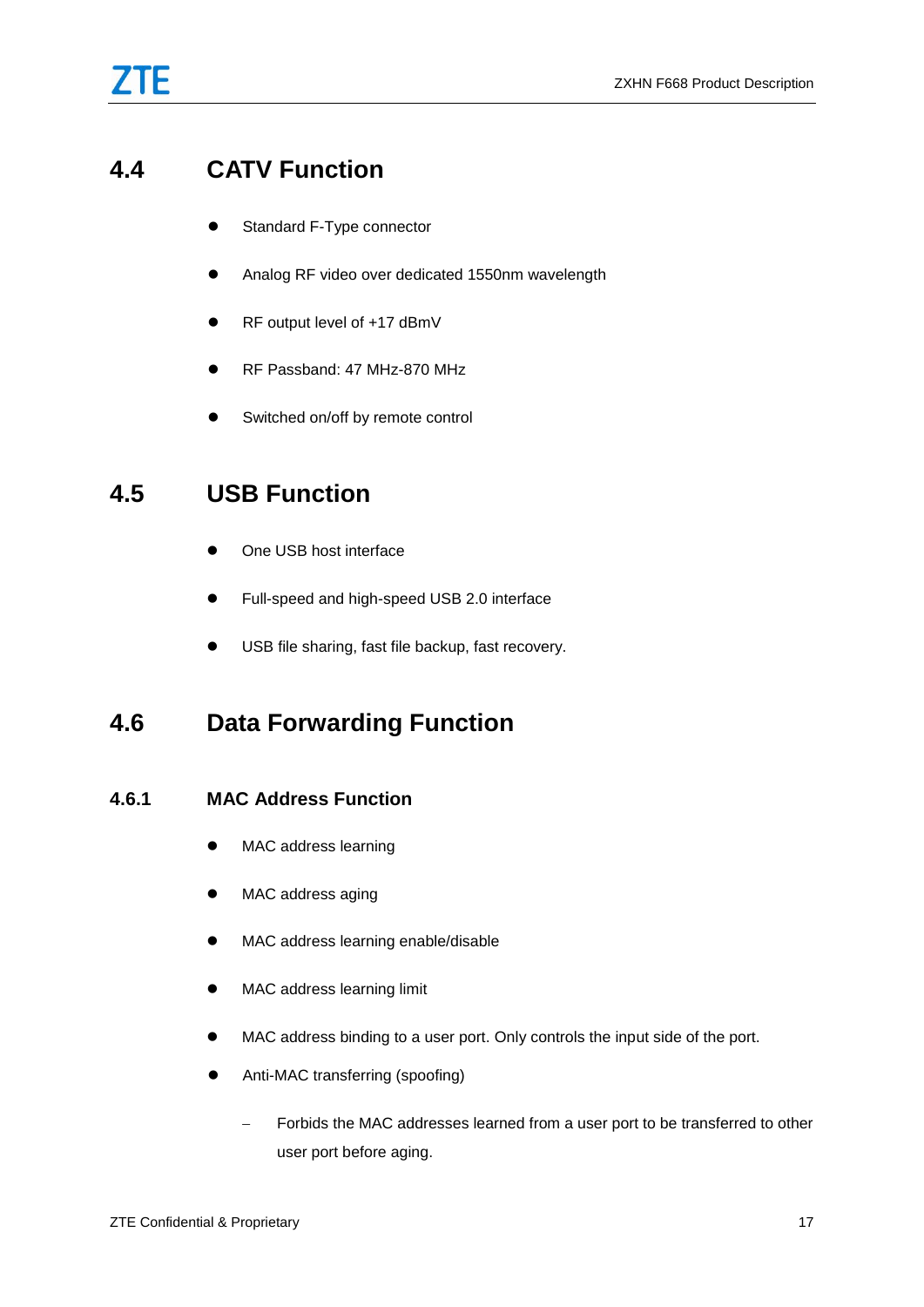- Forbids the MAC addresses learned from uplink port to be transferred to the user port.
- MAC filtering
	- Both the source and destination MAC addresses support the blacklist and the whitelist function.

#### <span id="page-19-0"></span>**4.6.2 VLAN Function**

- IEEE 802.1q VLAN with the VLAN ID from 1 to 4094
- VLAN tagging/untagging on the user port
- VLAN overwrite function on the user port
- 1:1 mapping between the user port (physical port or logical port) and VLAN
- VLAN-based data forwarding
- VLAN-based packet filtering
- VLAN untagged mode, tagged mode and double tagged mode
- VLAN tag
	- Adds S-Tag to the untagged or priority tagged frames from the user port as per the needs.
	- Adds C-Tag and S-Tag to the untagged or priority tagged frames from the user port as per the needs.

#### <span id="page-19-1"></span>**4.7 QoS Function**

- Service flow rate limit based on the user port, service flow, and GEM port
- Upstream service flow classification based on the physical port and source MAC address, destination MAC address, VLAN ID, VLAN priority level (IEEE802.1D),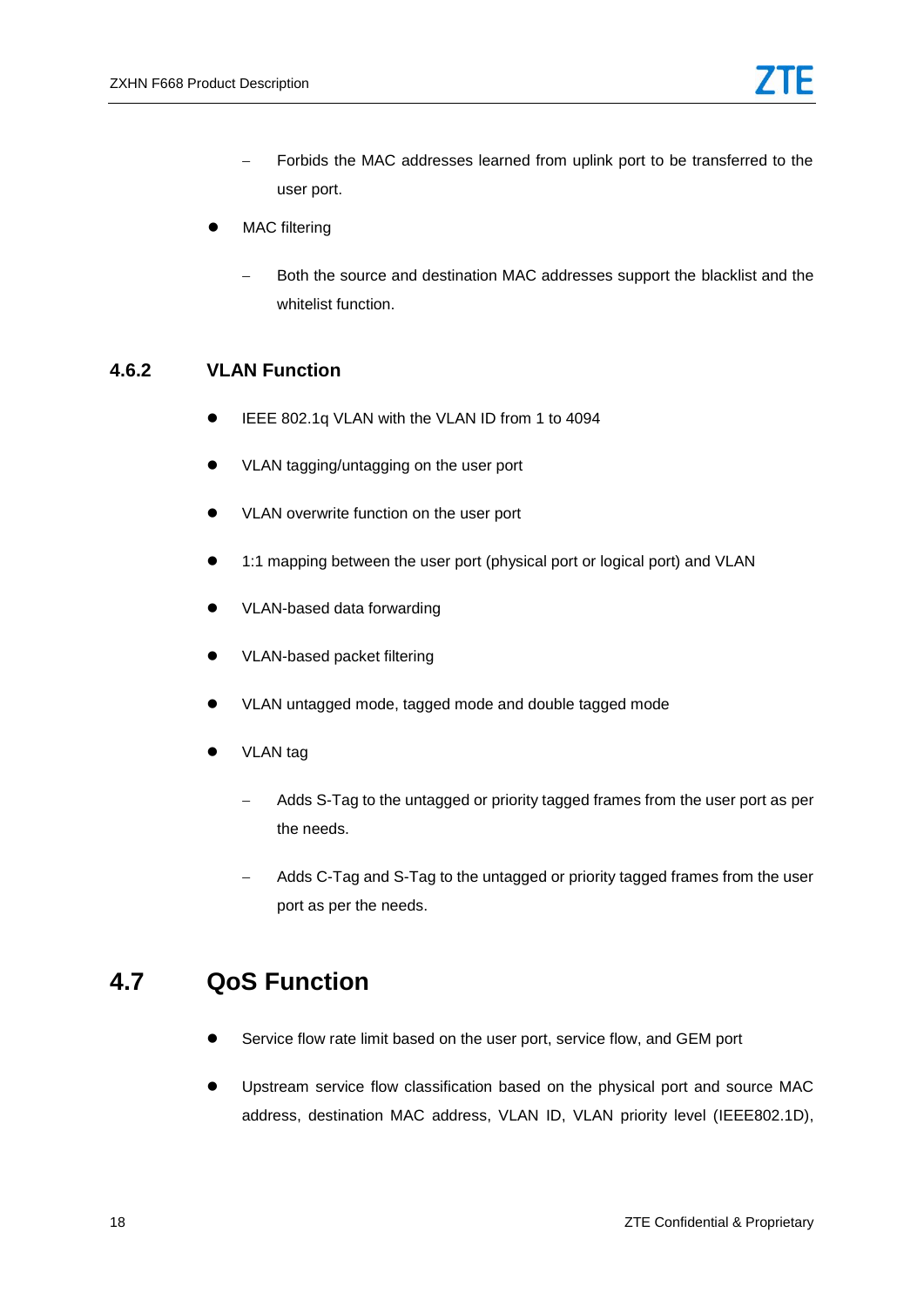Ethernet type (such as IP, PPPoE, ARP/RARP), destination IP address, source IP address, IP protocol type (TCP, UDP, ICMP, IGMP), IP DSCP, and TCP/UDP

- Ethernet priority level tagging of the upstream services based on the DSCP value
- Ingress rate limit
- **•** Egress shaping

#### <span id="page-20-0"></span>**4.8 Multicast Function**

- **IGMP v1/v2 Snooping**
- IGMP v1/v2 Proxy
- $\bullet$  Multicast group per LAN port is 256
- Fast leave time, which is the time from user terminal sends an IGMP leave message to the ONU equipment stops the multicast data packet, is less than 20ms.
- Support MVLAN

### <span id="page-20-1"></span>**4.9 L3 Function**

- Data forwarding and routing
	- Bridging, routing, or hybrid mode (bridging and routing)
	- Static routing
	- RIP v1/v2 dynamic routing
- Address management
	- DHCP Server, supports Option 60
	- DHCP Client, supports Option 6, 15, 42, 50, 60 and 120
- PPPoE Client/Pass Through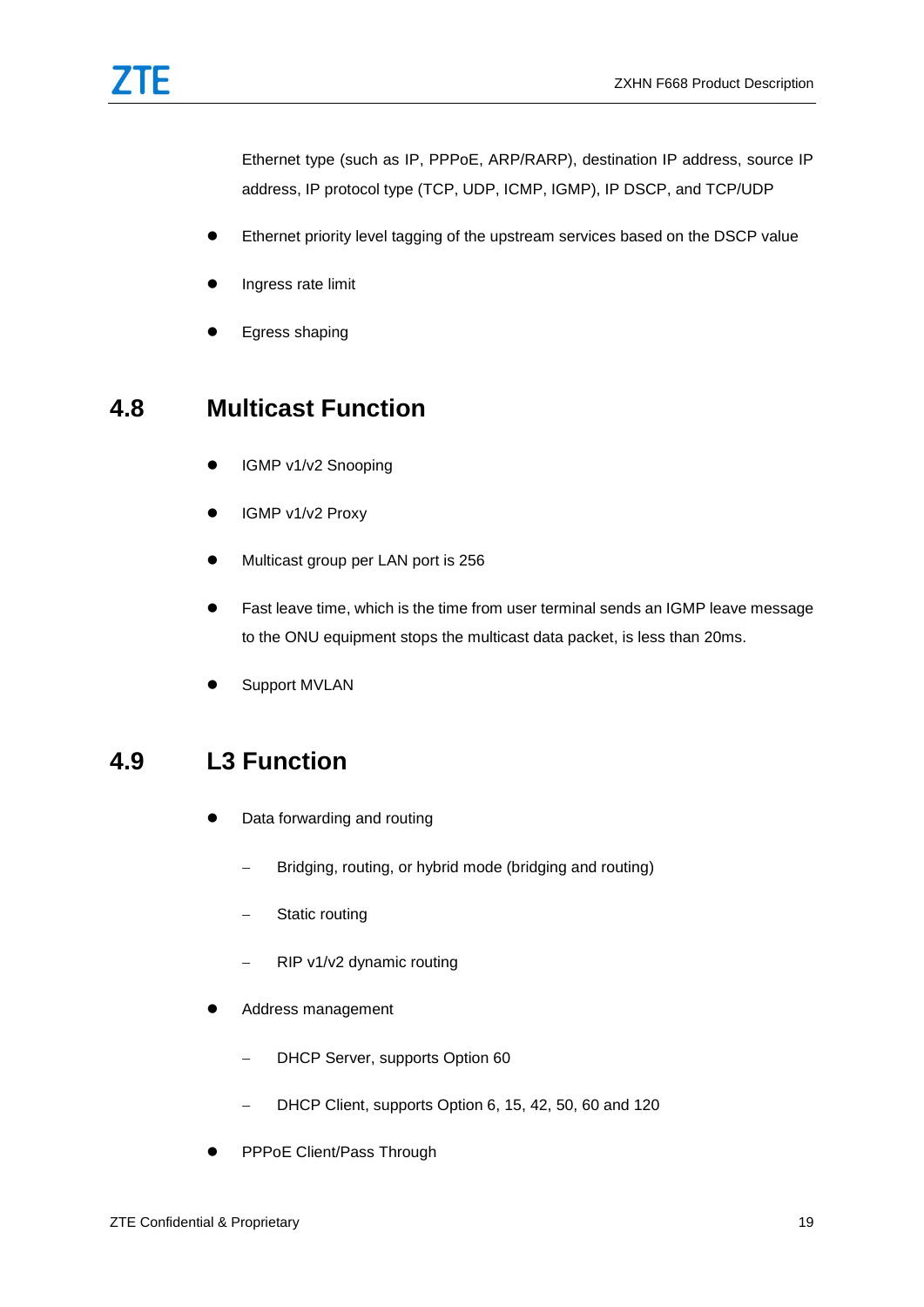- **•** DNS
- **SNTP**
- **NAT**
- ALG function: achieves H.323, SIP, FTP, SNMP, SMTP, Netmeeting, PPTP, L2TP, IPSec, RTSP private network traversal function; provides separate switches for each ALG function.

#### <span id="page-21-0"></span>**4.10 IPv6 Function**

- **•** IPv6 protocol packets transparent transmission
- IPv4/IPv6 Dual Stack (Only support Internet and IPTV application, but not support VoIP and TR069 application.)
- **•** IGMP protocol packets transparent transmission
- MLD v1 and MLD snooping
- IPv6 DS-lite
- **IPv6** address management
	- SLAAC allocation mode on LAN side
	- DHCPv6 on LAN side
	- SLAAC on WAN side
	- DHCPv6 on WAN side
	- DHCPv6-PD on WAN side
	- PPPoE+DHCPv6 on WAN side
	- PPPoE+SLAAC on WAN side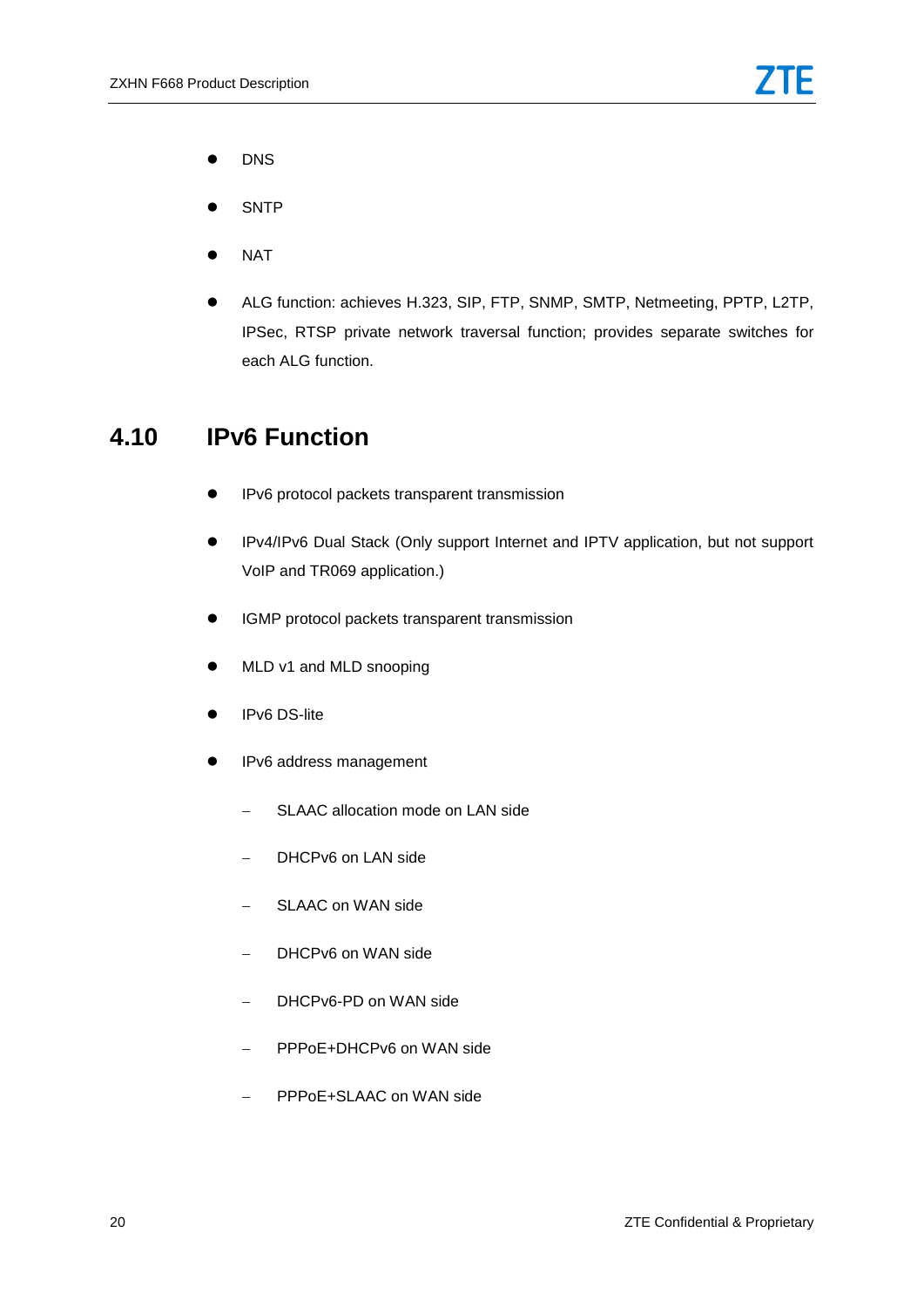### <span id="page-22-0"></span>**4.11 Management Function**

- OMCI management
- TR-069 management
- **•** Local WEB management
- Management via the OLT on the EMS
- Built-in capability for remote management with standard compliance, including the full range FCAPS functions like supervision, monitoring, and maintenance.
- Port loopback detection
- Performing MIB operation via the OMCI, including the create, delete, and get-next commands
- Remote software download, activation, and reboot via the OMCI
- Dual-version, version download, upgrading detection, and auto rollback

### <span id="page-22-1"></span>**4.12 Security Function**

- Traffic filtering based on UNI, VLAN ID, 802.1p, UNI + 802.1p, VLAN + 802.1p
- Multicast , unicast and broadcast flow attack protection
- MAC address limiting based on each UNI or single ONT
- **•** Broadcast packet rate limit
- Anti-DoS attack
- MAC filtering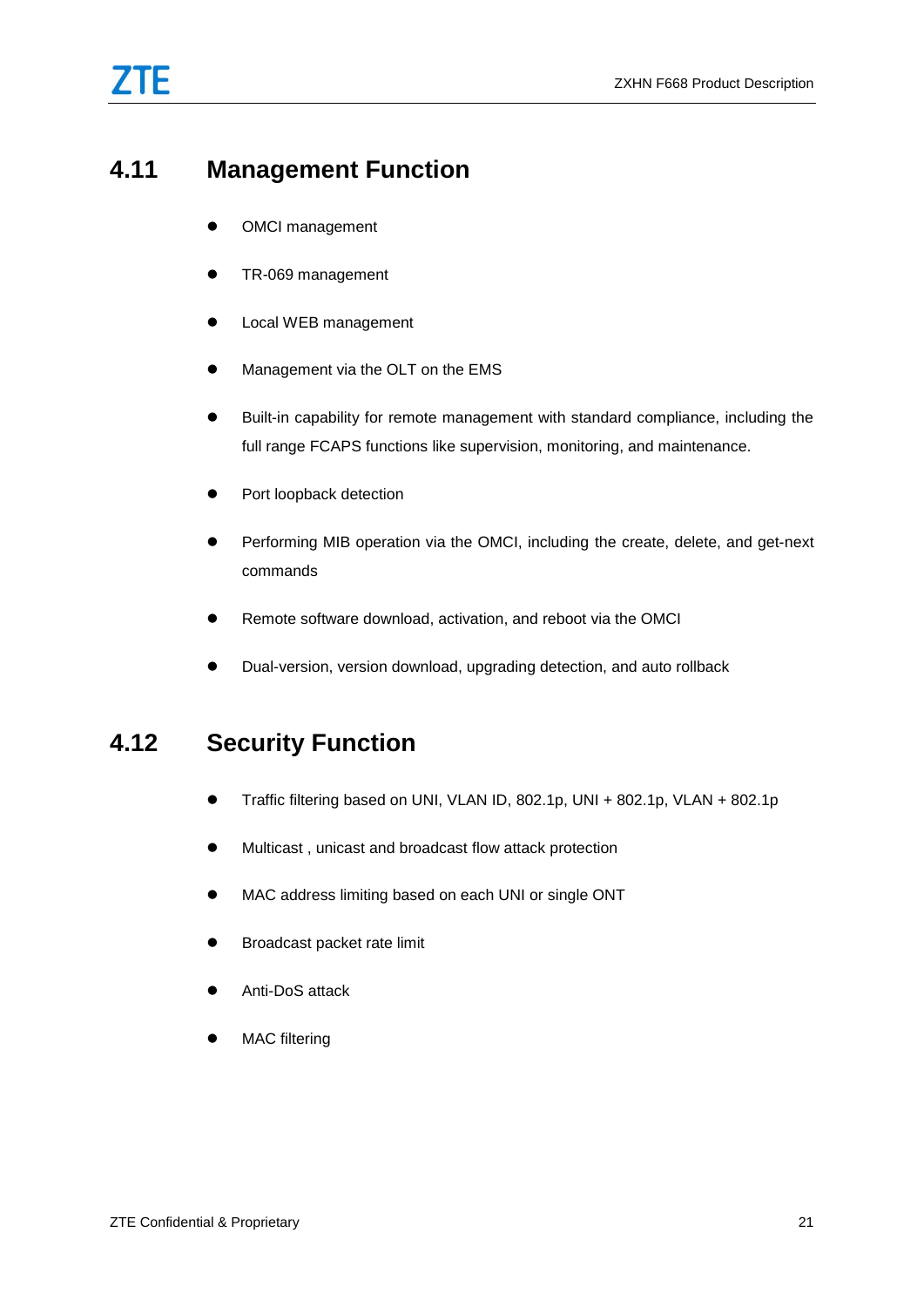#### <span id="page-23-0"></span>**4.12.1 Data Security of the GPON Interface**

Because the GPON system works in broadcast mode in the downstream direction, the malicious users can easily intercept and attack other users' messages. To enhance data security of the user, the GPON downstream provides AES-128 encryption.

#### <span id="page-23-1"></span>**4.12.2 Traffic Suppression**

- Broadcast storm suppression
	- When the broadcast traffic including the unknown unicast and multicast traffic exceeds the threshold that the user sets, the broadcast traffic will be discarded till the traffic is lowered to a reasonable range, thereby avoiding network congestion and ensuring normal operation of the network services.

#### <span id="page-23-2"></span>**4.13 Alarm Function**

- Dying gasp
- Receiving optical power too high
- Receiving optical power too low
- **•** Transmission optical power too high
- Transmission optical power too low
- Port loopback alarm
- Loss of signal
- Loss of frame
- Signal degradation alarm
- Loss of GEM channel delineation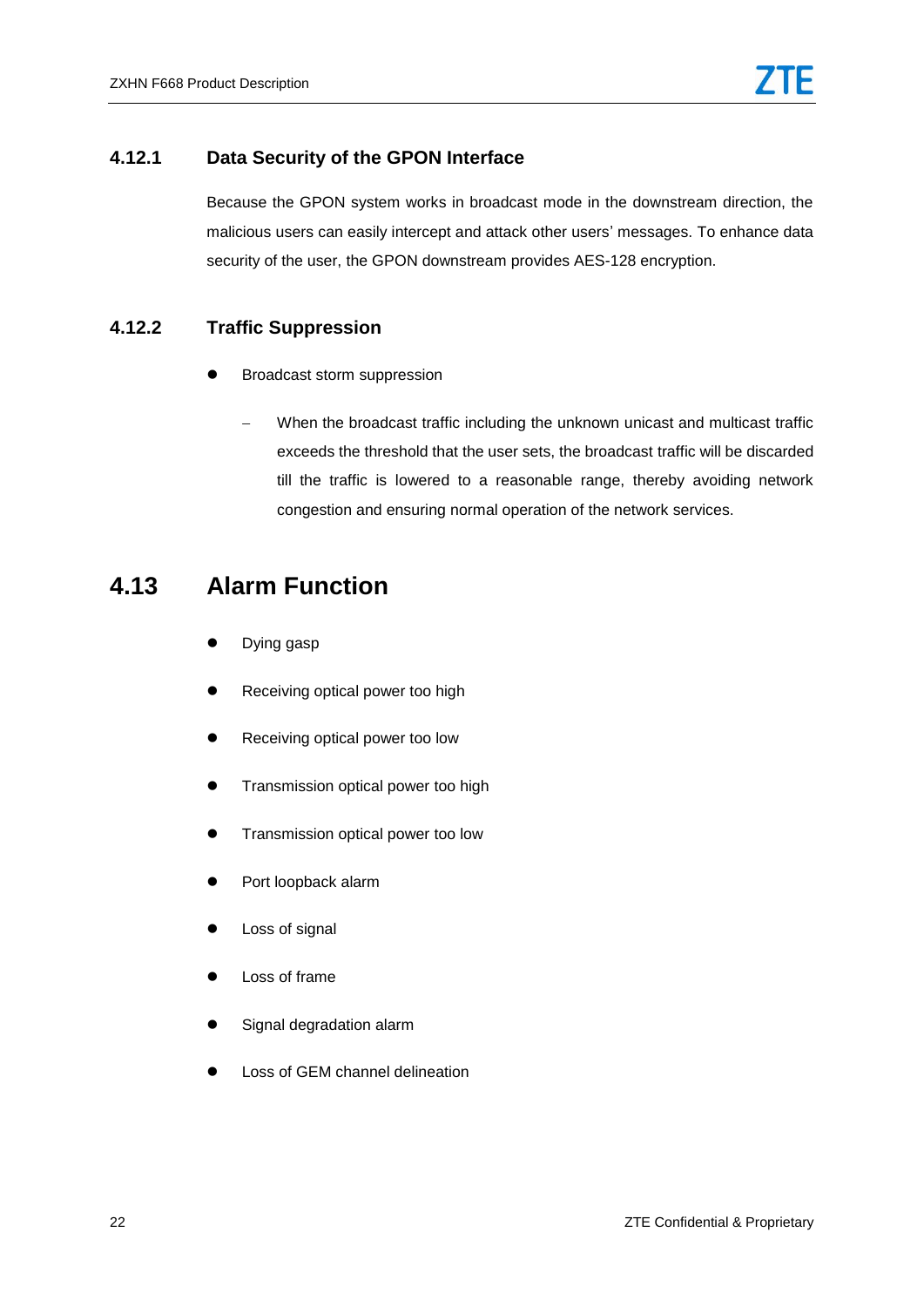

### <span id="page-24-1"></span><span id="page-24-0"></span>**4.14 Performance Statistic Function**

#### **4.14.1 Statistic of Ethernet Port Performance Parameter**

- **•** Frames transmitted
- **•** Single collision frames
- Multiple collision frames
- **•** Bytes transmitted
- Unicast frames
- Multicast frames
- **•** Broadcast frames
- Pause frames transmitted
- Collision frames transmitted (half duplex mode)
- **•** Frames received
- **•** Bytes received
- **•** Frame check sequence errors
- **•** Verification errors
- $\bullet$  Jumbo frames
- **Unicast frames received**
- Multicast frames received
- **•** Broadcast frames received
- Runt frames received
- Ethernet frames dropped (from UNI to NNI and vice versa)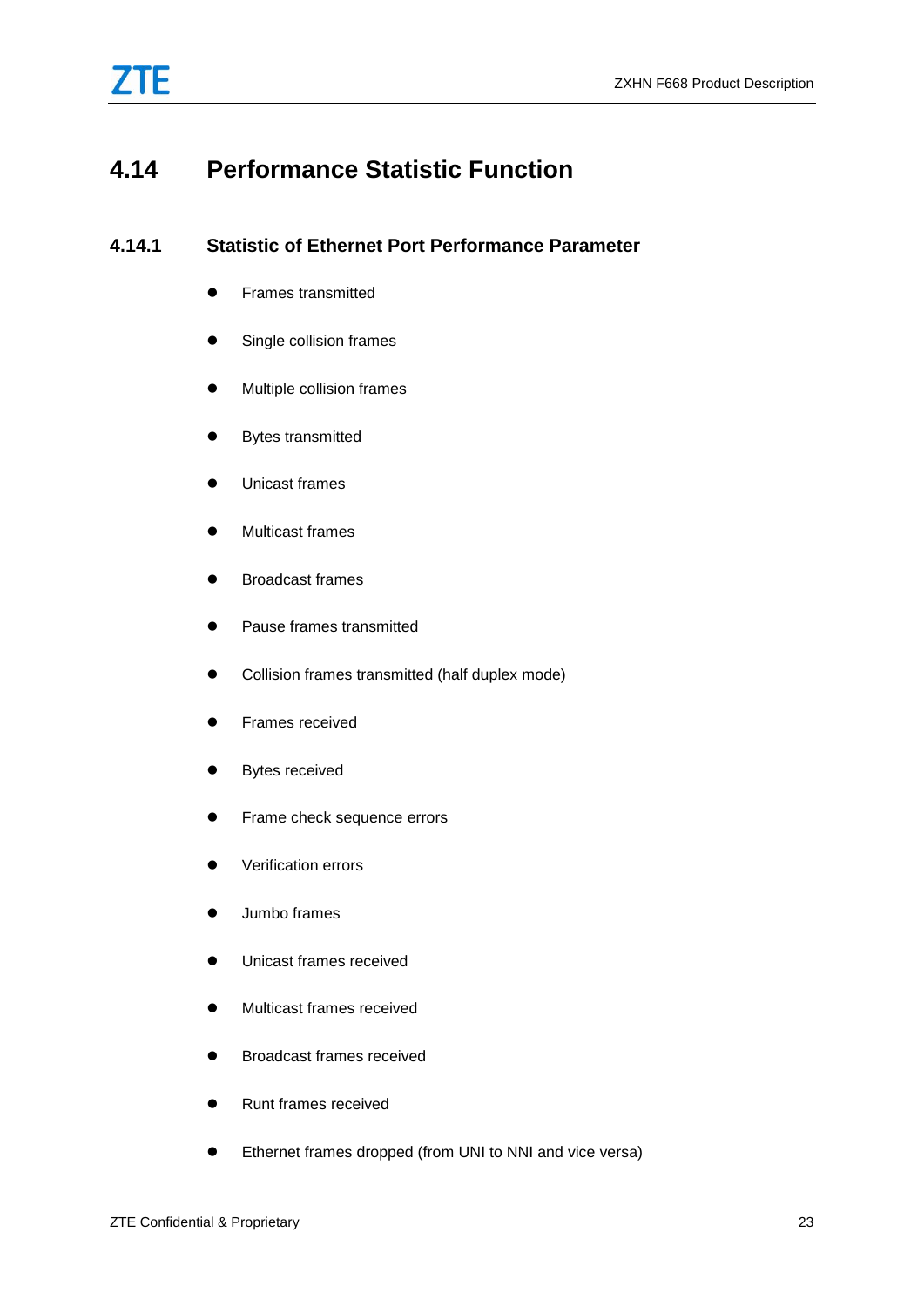# <span id="page-25-1"></span><span id="page-25-0"></span>**5 Technical Indices and Parameters**

# <span id="page-25-3"></span>**5.1 Physical Structure, Environmental and Electrical Indices**

| <b>Parameter</b>                 | <b>Nominal Value</b>                                       |
|----------------------------------|------------------------------------------------------------|
| Net dimensions                   | 34 mm (H) x 220mm (W) x 187mm (D)                          |
| Net weight                       | $0.58$ kg                                                  |
| <b>Typical Power consumption</b> | < 10 W                                                     |
| Noise                            | Null                                                       |
| Heat dissipation mode            | Natural heat dissipation                                   |
| Power supply                     | Rated 12V DC 2A(through the external AC/DC<br>adapter)     |
| Installation                     | On the desktop, on the wall, and in the information<br>box |
| Operating environment            | $0^{\circ}$ C – 40 $^{\circ}$ C                            |
| Relative humidity                | $5\% - 95\%$                                               |
| Atmospheric pressure             | 70 kPa - 106 kPa                                           |
| MTTR                             | 30 mins                                                    |

Table 5-1 Specifications and Environmental Indices of the ZXHN F668

### <span id="page-25-4"></span><span id="page-25-2"></span>**5.2 GPON Interface Indices and Parameters**

| <b>Parameter</b> | <b>Nominal Value</b>        |
|------------------|-----------------------------|
| Connector type   | SC/APC                      |
| Number of PON    | 1                           |
| Fiber type       | Single-mode fiber           |
| Wavelength       | Transmitting: 1310 nm (PON) |

Table 5-2 GPON Interface Indices of the ZXHN F668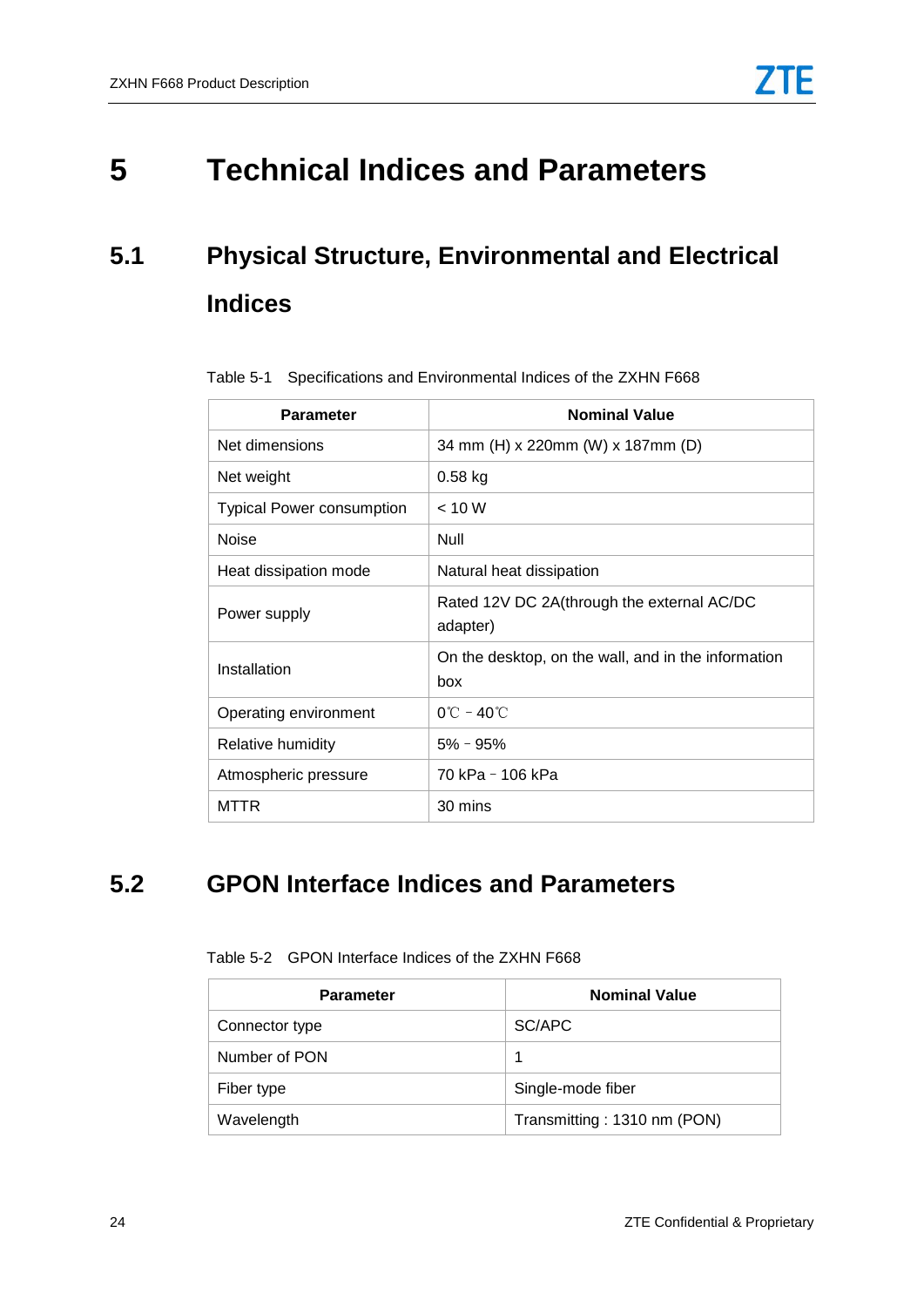| <b>Parameter</b>                                                | <b>Nominal Value</b>                      |
|-----------------------------------------------------------------|-------------------------------------------|
|                                                                 | Receiving: 1490 nm (PON)                  |
|                                                                 | RF:1550 nm (CATV)                         |
| Compliance standard of the PON<br>interface                     | <b>ITU-T 984.x</b>                        |
| Receiving rate of the optical interface                         | 2.488 Gbps                                |
| Transmitting rate of the optical interface                      | 1.244 Gbps                                |
| Transmission wavelength range                                   | 1290 nm - 1330 nm                         |
| Root-mean-square spectral width of the<br>transmitting end      | Less than 1 nm (-20 dB spectral<br>width) |
| Output optical power                                            | Minimum 0.5 dBm, maximum 5 dBm            |
| Optical power of the transmitter in output<br><b>OFF</b> status | Less than -45 dBm                         |
| <b>Extinction ratio</b>                                         | More than 10 dB                           |
| Receive range                                                   | 1480 nm - 1500 nm                         |
| Receive sensitivity                                             | $-28$ dBm                                 |
| Saturation optical power of the receiver                        | $-8$ dBm                                  |
| Splitting ratio                                                 | 1:64                                      |
| Length of the optical link                                      | 20 km                                     |

### <span id="page-26-1"></span><span id="page-26-0"></span>**5.3 Key Technical Indices**

Table 5-3 Key Technical Indices of the ZXHN F668

| <b>Parameter</b>                  | <b>Nominal Value</b>     |
|-----------------------------------|--------------------------|
| Capacity of the MAC address table | 1K                       |
| Capacity of the multicast table   | 1K                       |
| IGMP join delay                   | < 10 ms (single channel) |
| IGMP leave delay                  | < 10 ms (single channel) |
| Startup time                      | 80s (default)            |
| <b>T-CONT</b>                     | 8                        |
| <b>GEM Port</b>                   | 256                      |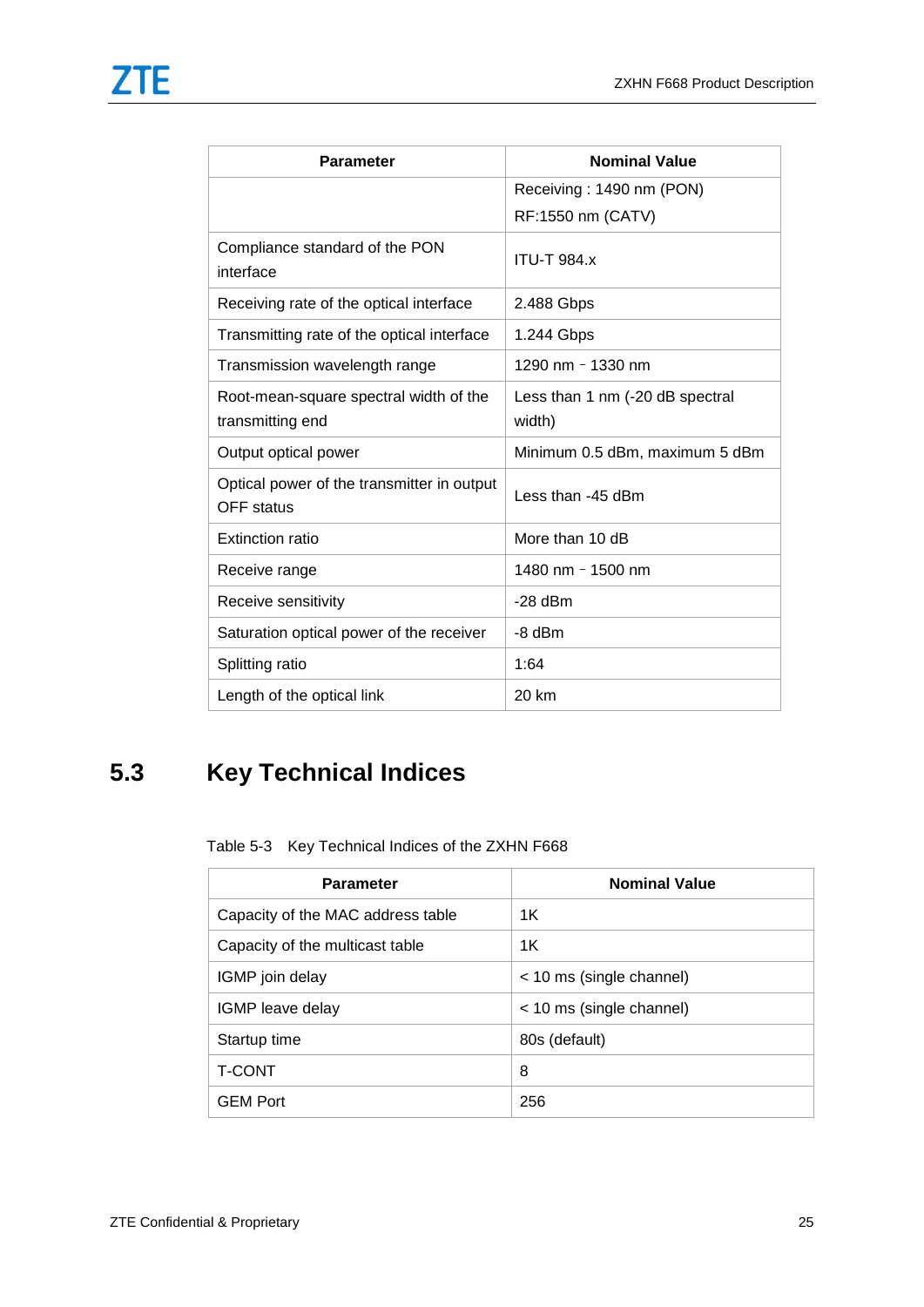# <span id="page-27-1"></span><span id="page-27-0"></span>**6 Standard Compliance**

| <b>Standard</b>                         | <b>Description</b>                                                                                                                                                                                                                                                                                                                                                                                                                                                                    |
|-----------------------------------------|---------------------------------------------------------------------------------------------------------------------------------------------------------------------------------------------------------------------------------------------------------------------------------------------------------------------------------------------------------------------------------------------------------------------------------------------------------------------------------------|
| <b>ITU-T G.984.1</b>                    | General characteristics for Gigabit-capable Passive<br><b>Optical Networks (GPON)</b>                                                                                                                                                                                                                                                                                                                                                                                                 |
| <b>ITU-T G.984.2</b>                    | Gigabit-capable passive optical networks (GPON):<br>Physical media dependent (PMD) layer specification                                                                                                                                                                                                                                                                                                                                                                                |
| <b>ITU-T G.984.3</b>                    | Gigabit-capable Passive Optical Networks (G-PON):<br>Transmission convergence layer specification                                                                                                                                                                                                                                                                                                                                                                                     |
| <b>ITU-T G.984.4</b>                    | Gigabit-capable Passive Optical Networks (G-PON):<br>ONT management and control interface specification                                                                                                                                                                                                                                                                                                                                                                               |
| <b>ITU-T G.984.5</b>                    | Gigabit-capable Passive Optical Networks (G-PON):<br>Enhancement band                                                                                                                                                                                                                                                                                                                                                                                                                 |
| <b>Broadband Forum</b><br><b>TR-101</b> | Migration to Ethernet-Based DSL Aggregation, April<br>2006                                                                                                                                                                                                                                                                                                                                                                                                                            |
| <b>Broadband Forum</b><br>TR-156        | Using GPON Access in the context of TR-101,<br>December 2008                                                                                                                                                                                                                                                                                                                                                                                                                          |
| <b>IEEE Std</b><br>802.1D-2004          | Media Access Control (MAC) Bridges                                                                                                                                                                                                                                                                                                                                                                                                                                                    |
| <b>IEEE Std</b><br>802.1Q-2005          | Virtual Bridged Local Area Networks                                                                                                                                                                                                                                                                                                                                                                                                                                                   |
| <b>IEEE Std</b><br>802.1ad-2005         | IEEE Standards for Local and Metropolitan Area<br>Networks - Virtual Bridged Local Area<br>Networks-Revision-Amendment 4: Provider Bridges                                                                                                                                                                                                                                                                                                                                            |
| IEEE 802.3-2005                         | <b>IEEE Standard for Information</b><br>technology-Telecommunications and information<br>exchange between systems-Local and metropolitan<br>area networks-Specific requirements Part 3: Carrier<br>sense multiple access with collision detection<br>(CSMA/CD) access method and physical layer<br>specifications (Includes: IEEE Std 802.3ae-2002, IEEE<br>Std 802.3af-2003, IEEE Std 802.3ah-2004, IEEE Std<br>802.3aj-2003, IEEE Std 802.3ak-2004)(Revision of<br>IEEE 802.3-2002) |

|  |  | Table 6-1 Standard Compliance of the ZXHN F668 |  |  |  |
|--|--|------------------------------------------------|--|--|--|
|--|--|------------------------------------------------|--|--|--|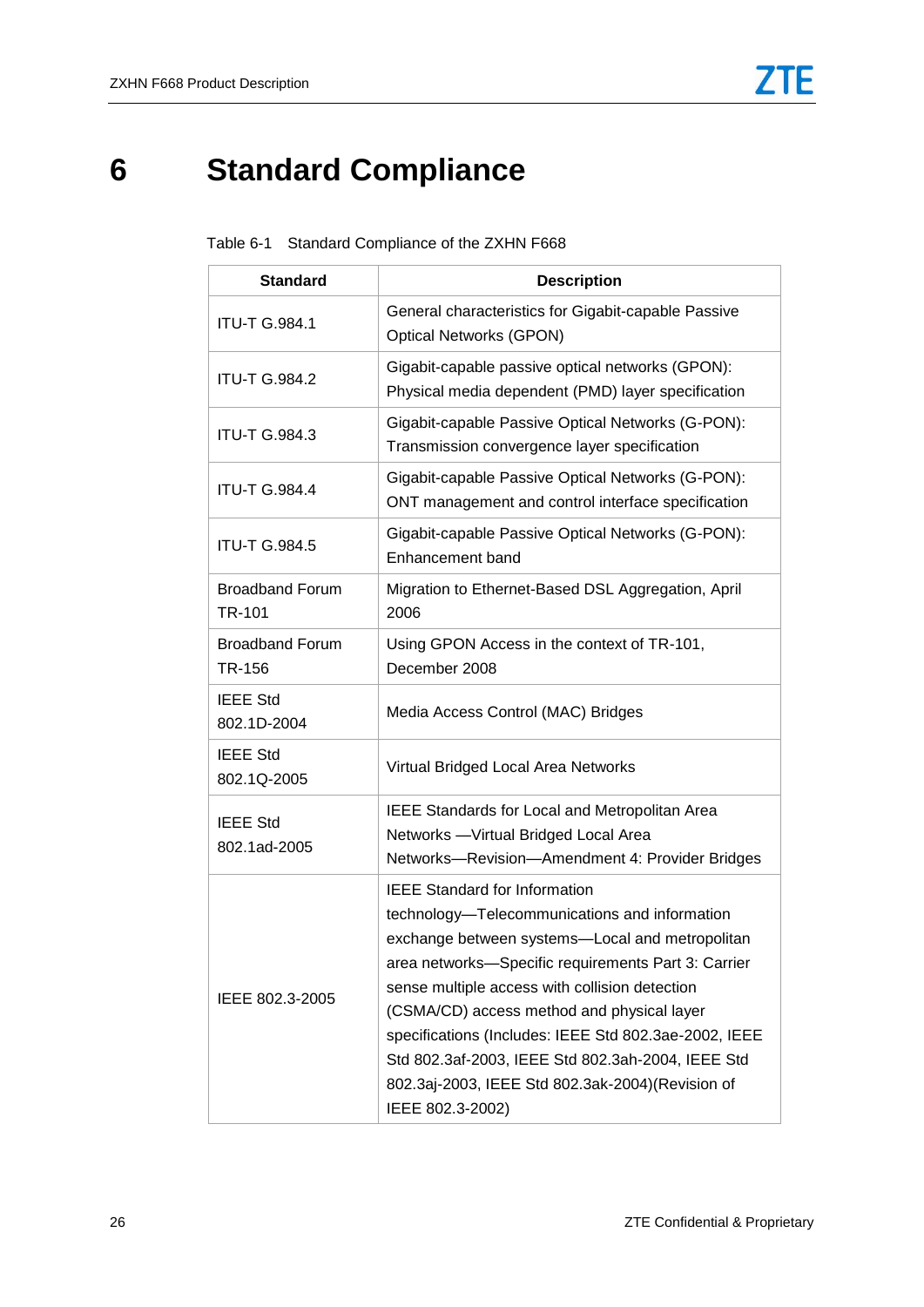| <b>Standard</b>         | <b>Description</b>                                                                                                                                              |
|-------------------------|-----------------------------------------------------------------------------------------------------------------------------------------------------------------|
| IEEE 802.1X-2004        | <b>IEEE Standards for Local and Metropolitan Area</b><br>Networks: Port-Based Network Access Control                                                            |
| <b>ITU-T Y.1291</b>     | An architectural framework for support of Quality of<br>Service in packet networks                                                                              |
| <b>ITU-T H.248.1 V2</b> | Gateway control protocol: Version 2                                                                                                                             |
| ITU-T H.248.1 v3        | Gateway control protocol: Version 3                                                                                                                             |
| YD/T 1292-2003          | Technical specification for media gateway control<br>protocol based on H.248                                                                                    |
| IETF RFC3261            | <b>SIP: Session Initiation Protocol</b>                                                                                                                         |
| IETF RFC1112            | Host extensions for IP multicasting                                                                                                                             |
| IETF RFC2236            | Internet Group Management Protocol, Version 2                                                                                                                   |
| IETF RFC 3376           | Internet Group Management Protocol, Version 3                                                                                                                   |
| SFF-8472                | Specification for Diagnostic Monitoring Interface for<br>Optical Transceivers (Rev 10.3 Dec.1, 2007)                                                            |
| ITU_T K.21              | Resistibility of Telecommunication Equipment Installed<br>in Customer Premises to Overvoltages and<br>Overcurrents                                              |
| IEC/TS 61000-3-4        | Limits - Limitation of Emission of Harmonic Currents in<br>Low-Voltage Power Supply Systems for Equipment with<br>Rated Current Greater Than 16 A First Edition |
| EN60950                 | Information technology equipment. Safety, General<br>requirements                                                                                               |
| UL60950                 | General Requirements for Information. Technology<br>Equipment                                                                                                   |

# <span id="page-28-1"></span><span id="page-28-0"></span>**7 Glossary**

| Table 7-1 Glossaries of the ZXHN F668 |  |  |
|---------------------------------------|--|--|
|                                       |  |  |

| Acronym    | <b>Full Name</b>                    |
|------------|-------------------------------------|
| ACL        | Access Control List                 |
| <b>AES</b> | <b>Advanced Encryption Standard</b> |
| Alloc-ID   | Allocation Identifier               |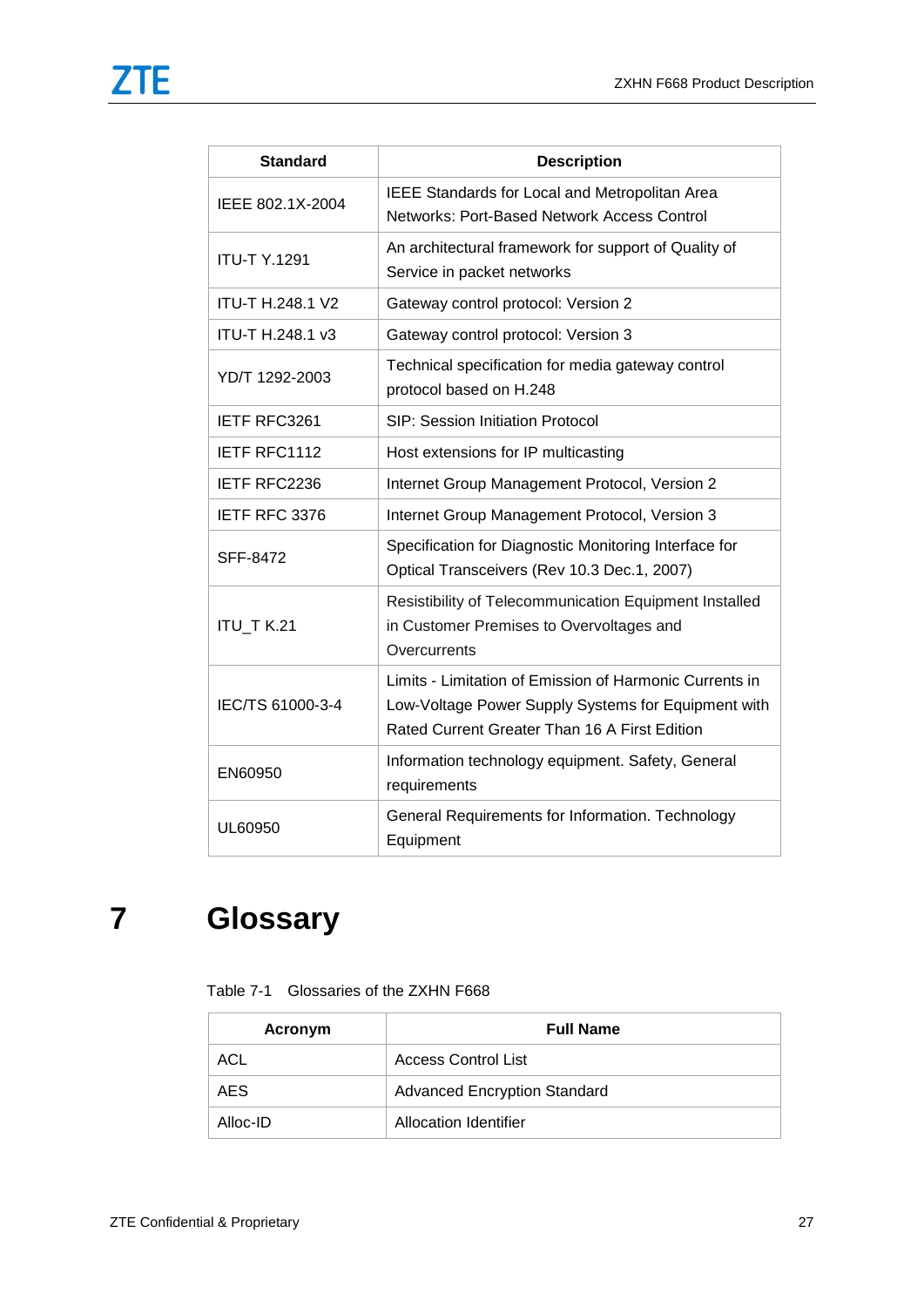| Acronym        | <b>Full Name</b>                         |
|----------------|------------------------------------------|
| AN             | <b>Access Network</b>                    |
| <b>ARP</b>     | <b>Address Resolution Protocol</b>       |
| <b>ATM</b>     | Asynchronous Transfer Mode               |
| CAC            | <b>Channel Access Control</b>            |
| <b>CAPEX</b>   | Capital Expenditure                      |
| <b>CDR</b>     | Call Detail Record                       |
| <b>CATV</b>    | <b>Community Antenna Television</b>      |
| <b>CLI</b>     | <b>Command Line Interface</b>            |
| COS            | <b>Class of Service</b>                  |
| <b>CVLAN</b>   | <b>Customers VLAN</b>                    |
| <b>DBA</b>     | Dynamic Bandwidth Allocation             |
| <b>EMS</b>     | <b>Element Management System</b>         |
| <b>EPON</b>    | <b>Ethernet Passive Optical Network</b>  |
| <b>FE</b>      | <b>Fast Ethernet</b>                     |
| <b>FEC</b>     | <b>Forward Error Correction</b>          |
| <b>FTP</b>     | <b>File Transfer Protocol</b>            |
| <b>FTTB</b>    | Fiber to the Building                    |
| FTTB/C         | Fiber to the Building/Curb               |
| <b>FTTC</b>    | Fiber to the Curb                        |
| <b>FTTCab</b>  | Fiber to the Cabinet                     |
| FTTH           | Fiber to the Home                        |
| GE             | <b>Gigabits Ethernet</b>                 |
| <b>GFP</b>     | <b>Generic Framing Procedure</b>         |
| <b>GPON</b>    | Gigabit-capable Passive Optical Networks |
| <b>IMS</b>     | IP Multimedia Sublayer                   |
| IP             | <b>Internet Protocol</b>                 |
| <b>IPTV</b>    | <b>Internet Protocol Television</b>      |
| <b>ITU</b>     | International Telecommunication Union    |
| L2             | Layer <sub>2</sub>                       |
| L <sub>3</sub> | Layer 3                                  |
| <b>LACP</b>    | Link Aggregation Protocol                |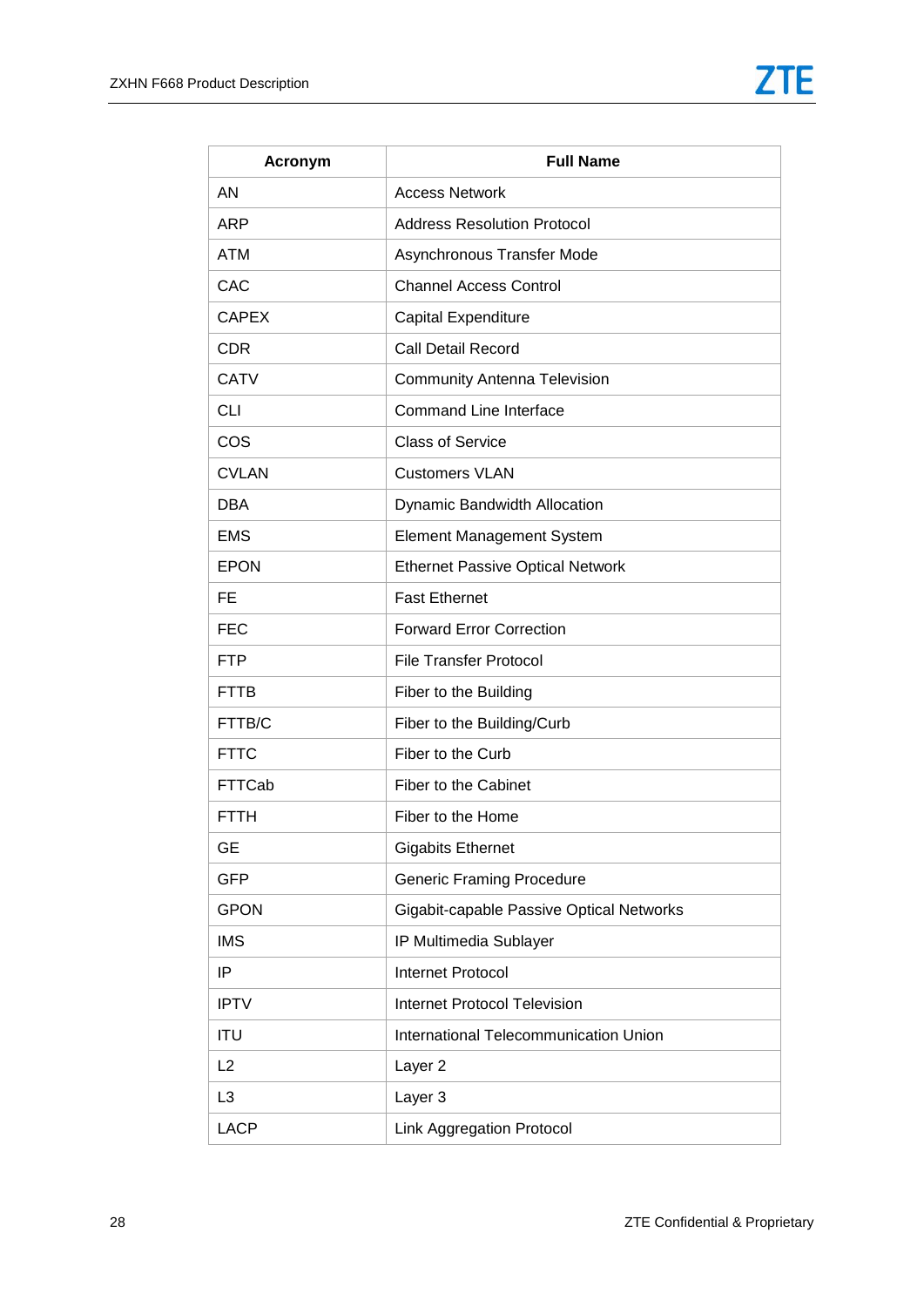| <b>Acronym</b> | <b>Full Name</b>                           |
|----------------|--------------------------------------------|
| LAN            | <b>Local Area Network</b>                  |
| <b>MAC</b>     | Media Access Control                       |
| <b>MDU</b>     | Multi-Dwelling Unit                        |
| MIB            | Management Information Base                |
| <b>NGN</b>     | <b>Next Generation Network</b>             |
| <b>NE</b>      | <b>Network Element</b>                     |
| <b>NMS</b>     | Network Management System                  |
| <b>OAM</b>     | Operations, Administration and Maintenance |
| <b>ODN</b>     | <b>Optical Distribution Network</b>        |
| OLT            | <b>Optical Line Termination</b>            |
| <b>ONT</b>     | <b>Optical Network Terminal</b>            |
| ONU            | <b>Optical Network Unit</b>                |
| <b>OPEX</b>    | operational expenditure                    |
| <b>PON</b>     | Passive Optical Network                    |
| <b>POTS</b>    | Plain Old Telephone Service                |
| <b>PSTN</b>    | <b>Public Switched Telephone Network</b>   |
| QoS            | <b>Quality of Service</b>                  |
| <b>RARP</b>    | <b>Reverse Address Resolution Protocol</b> |
| <b>RR</b>      | Round Robin                                |
| <b>SCB</b>     | Single Copy Broadcast                      |
| <b>SFP</b>     | Small Form-Factor Pluggable                |
| <b>SLA</b>     | Service Level Authentication               |
| SN             | <b>Serial Number</b>                       |
| <b>SNMP</b>    | Simple Network Management Protocol         |
| <b>SP</b>      | <b>Service Priority</b>                    |
| <b>SP</b>      | <b>Strict Priority</b>                     |
| SS             | Soft Switch                                |
| <b>STB</b>     | Set Top Box                                |
| <b>STP</b>     | <b>Spanning Tree Protocol</b>              |
| <b>SVLAN</b>   | Service VLAN                               |
| <b>TCP</b>     | <b>Transmission Control Protocol</b>       |